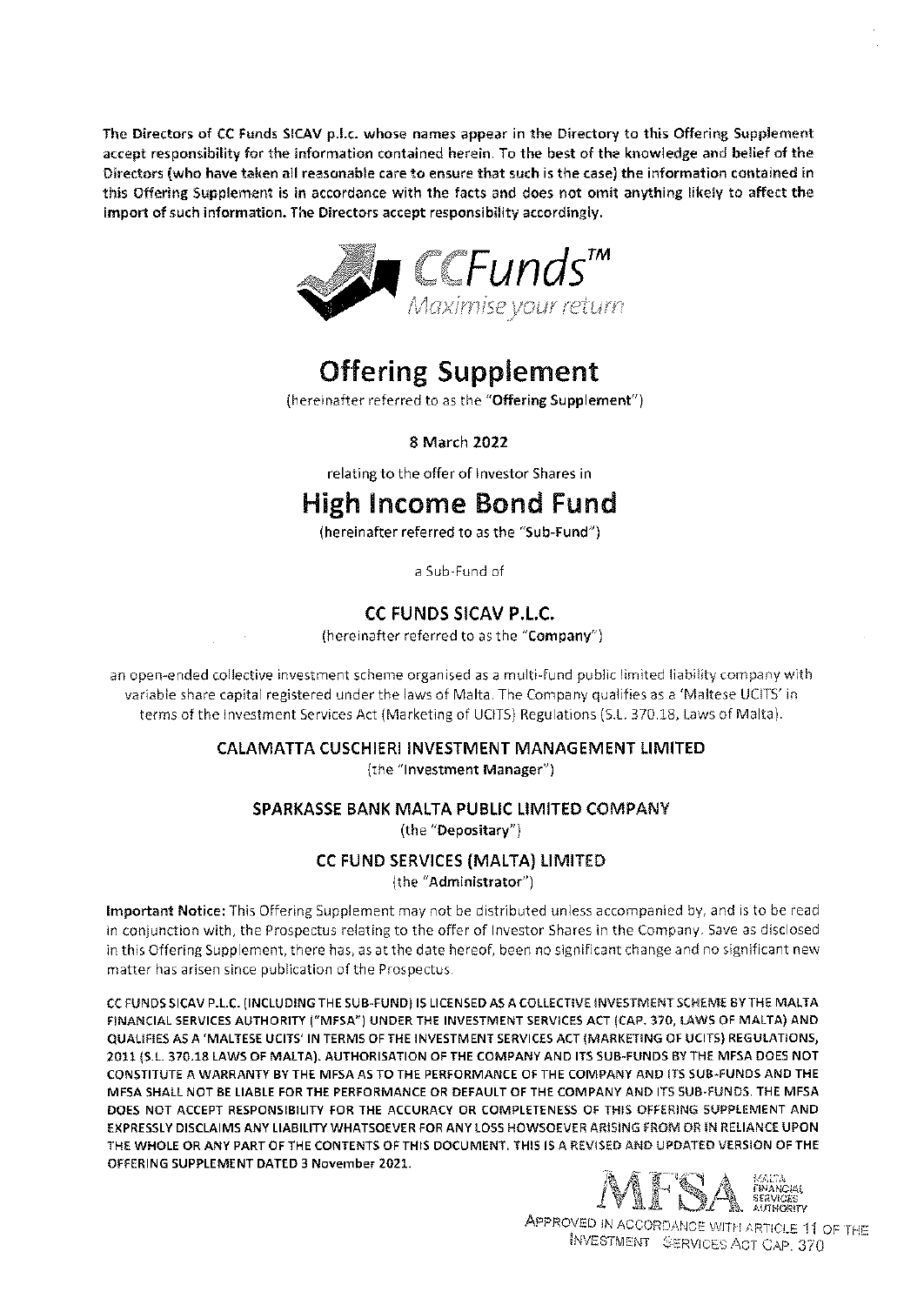# <span id="page-1-0"></span>**Contents**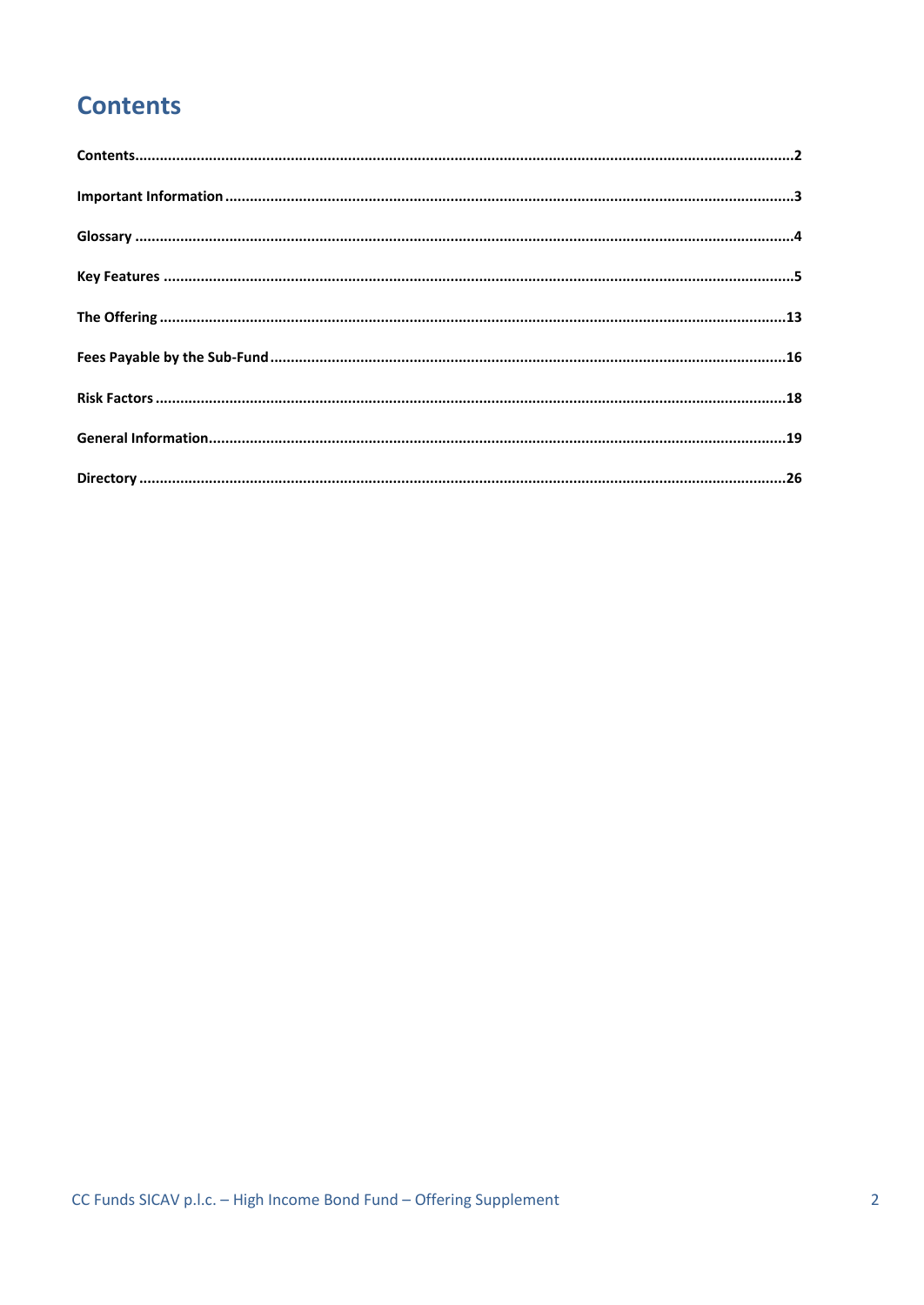## <span id="page-2-0"></span>**Important Information**

BEFORE PURCHASING ANY INVESTOR SHARES IN THE SUB-FUND DESCRIBED IN THIS OFFERING SUPPLEMENT, YOU SHOULD MAKE SURE THAT YOU FULLY UNDERSTAND THE NATURE OF THIS INVESTMENT, THE RISKS ASSOCIATED WITH IT AND YOUR OWN PERSONAL CIRCUMSTANCES. IF YOU ARE NOT CERTAIN ABOUT THE CONTENTS OF THIS OFFERING SUPPLEMENT, YOU SHOULD SEEK THE ADVICE OF A SUITABLY QUALIFIED ADVISOR. YOU SHOULD ALSO REFER TO THE PROSPECTUS WHICH ACCOMPANIES THIS OFFERING SUPPLEMENT AND WHICH DESCRIBES THE COMPANY AND PROVIDES GENERAL INFORMATION ABOUT OFFERS OF INVESTOR SHARES IN THE COMPANY. YOU SHOULD NOT TAKE ANY ACTION IN CONNECTION WITH THIS OFFER OF INVESTOR SHARES UNLESS YOU HAVE RECEIVED A COPY OF THE PROSPECTUS.

**ALL INVESTOR SHARES IN ISSUE PRIOR TO THE 8TH MAY, 2013 HAVE BEEN RE-DESIGNATED AS CLASS D (DISTRIBUTION) INVESTOR SHARES IN THE SUB-FUND.**

**SUBSCRIPTIONS MAY BE MADE IN THE FORM OF LUMP SUM INVESTMENTS OR IN RESPECT OF THE CLASS A (ACCUMULATION) INVESTOR SHARES VIA THE MONTHLY INVESTMENT PLAN.** 

### Suitability of Investment

Before investing in the Sub-Fund, you should inform yourself how you could be affected by: (a) any possible tax consequences; (b) any legal and regulatory requirements; (c) any applicable foreign exchange restrictions or exchange control requirements; (d) any governmental or other consents or formalities that you might require or otherwise encounter under the laws of your country of citizenship, residence or domicile and which might affect your acquisition, holding or disposal of Investor Shares or receipt by you of income from such Investor Shares.

The value of the Investor Shares will fluctuate, and there is no guarantee that you will make a profit, or that you will not make a loss, on your investment. Refer also to the Section of the Prospectus entitled "**Risk Factors**", as well as the Section entitled "**Specific Risk Factors**" herein, for an explanation of some of the risks that should be considered by you.

**An investment in the Investor Shares by you is best undertaken after you are satisfied, possibly after obtaining advice from a qualified professional advisor, that you have properly assessed the merits and risks associated with the investment and that your financial resources are adequate to enable you bear any potential losses that may arise therefrom. The contents of this Offering Supplement and of the Prospectus are not intended to contain, and should not be regarded as containing, advice relating to taxation, legal advice, investment advice or in relation to any other matter.**

### Restrictions on Distribution outside Malta

The offer of Investor Shares pursuant to this Offering Supplement is deemed to be an offer of securities to the public in terms of the Companies Act, however, the distribution of this Offering Supplement, the Prospectus and the offering of Shares may be restricted in other jurisdictions. This Offering Supplement does not constitute, and may not be used for the purposes of, an offer or solicitation to anyone in any jurisdiction in which such offer or solicitation is not authorised, or to any person to whom it is unlawful to make such offer or solicitation. Persons to whose attention this Offering Supplement may come are required to inform themselves about, and to observe, such restrictions.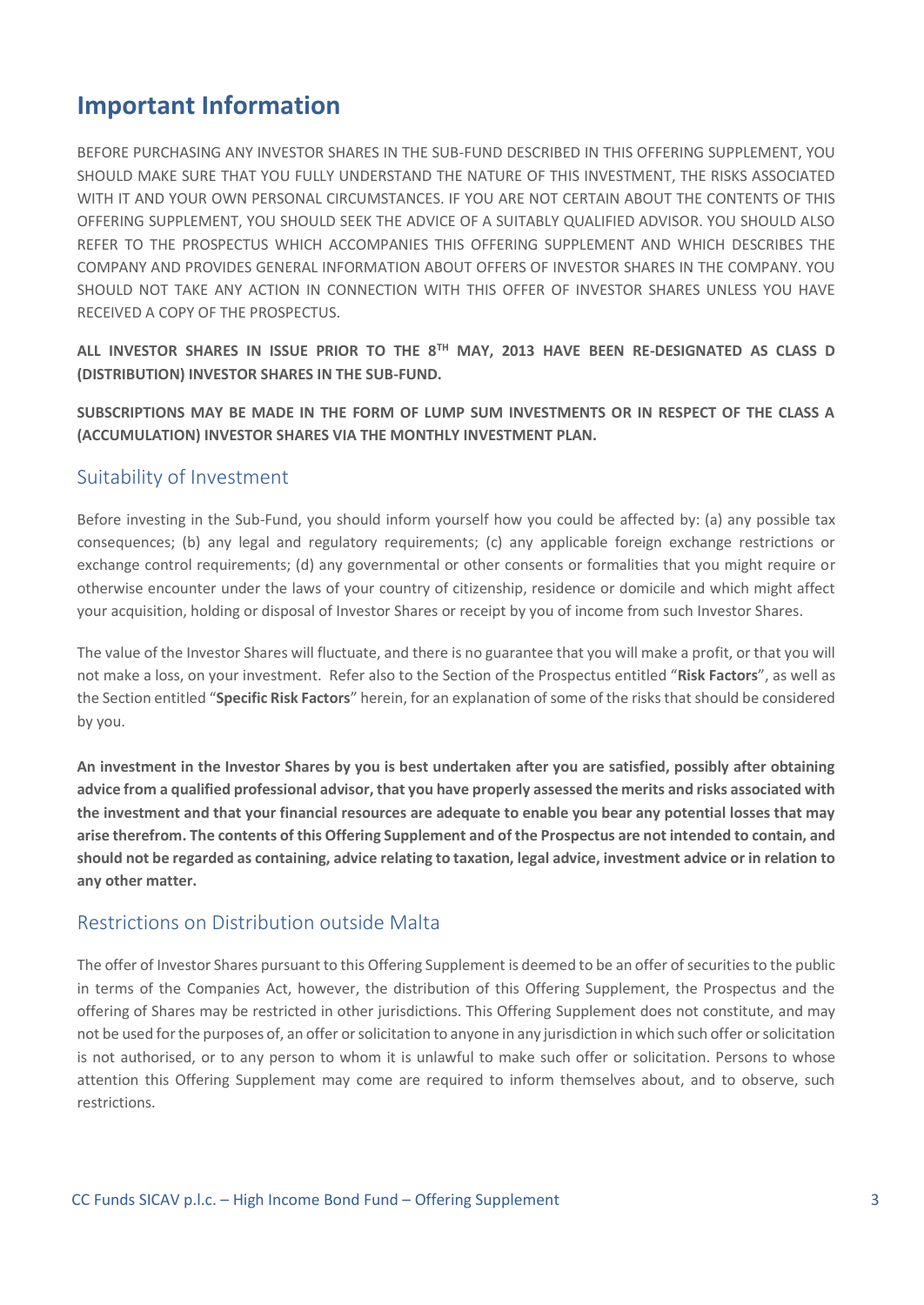## <span id="page-3-0"></span>**Glossary**

Terms used in this Offering Supplement shall, unless otherwise defined or the context otherwise requires, have the same meaning as those defined in the Prospectus.

In this Offering Supplement, the following words shall have the meanings set opposite them:

| <b>Business Day</b>             | Any day that is not a Saturday or a Sunday and not a public, national or<br>bank holiday in Malta.                                                                                                                                                                                                  |
|---------------------------------|-----------------------------------------------------------------------------------------------------------------------------------------------------------------------------------------------------------------------------------------------------------------------------------------------------|
| <b>Investor Shares</b>          | Class A (Accumulation) Investor Shares, Class B (Accumulation) Investor<br>Shares, Class C (Distribution) Investor Shares, Class D (Distribution)<br>Investor Shares, Class E (Accumulation) Investor Shares, Class F<br>(Distribution) and Class G (Distribution) Investor Shares in the Sub-Fund. |
| <b>Institutional Investor</b>   | Any person that qualifies as a Professional Client under Annex II of MiFID<br>II or as an Eligible Counterparty in terms of MiFID II.                                                                                                                                                               |
| <b>MIFID II</b>                 | Directive 2014/65/EU of the European Parliament and of the Council of<br>15 May 2014 on markets in financial instruments (recast), as may be<br>amended from time to time.                                                                                                                          |
| <b>Monthly Subscription Day</b> | The second day of every month; provided that where this is not a<br>Business Day, the Monthly Subscription Day shall be the next Business<br>Day.                                                                                                                                                   |
| <b>Offering Price</b>           | The NAV per Share, rounded down to 2 decimal places, calculated at the<br>close of business on the last Valuation Day prior to the relevant Dealing<br>Day.                                                                                                                                         |
| <b>Redemption Day</b>           | Every Business Day (or the following Business Day if it is the Dividend Cut-<br>Off Date).                                                                                                                                                                                                          |
| <b>Redemption Price</b>         | The price at which Investor Shares shall be redeemed, which shall be<br>equivalent to the Offering Price.                                                                                                                                                                                           |
| <b>Retail Investor</b>          | Any person that is not an Institutional Investor.                                                                                                                                                                                                                                                   |
| <b>Subscription Day</b>         | Every Business Day (or the following Business Day if it is the Dividend Cut-<br>Off Date).                                                                                                                                                                                                          |
| <b>Valuation Day</b>            | The Business Day immediately preceding a Subscription Day and/or a<br>Redemption Day and such other Business Day as the Directors may from<br>time to time determine.                                                                                                                               |

This Offering Supplement shall, in addition, be subject to the same rules of interpretation as those set out in the Prospectus. Please see the Section of the Prospectus entitled "**Interpretation**" for further details.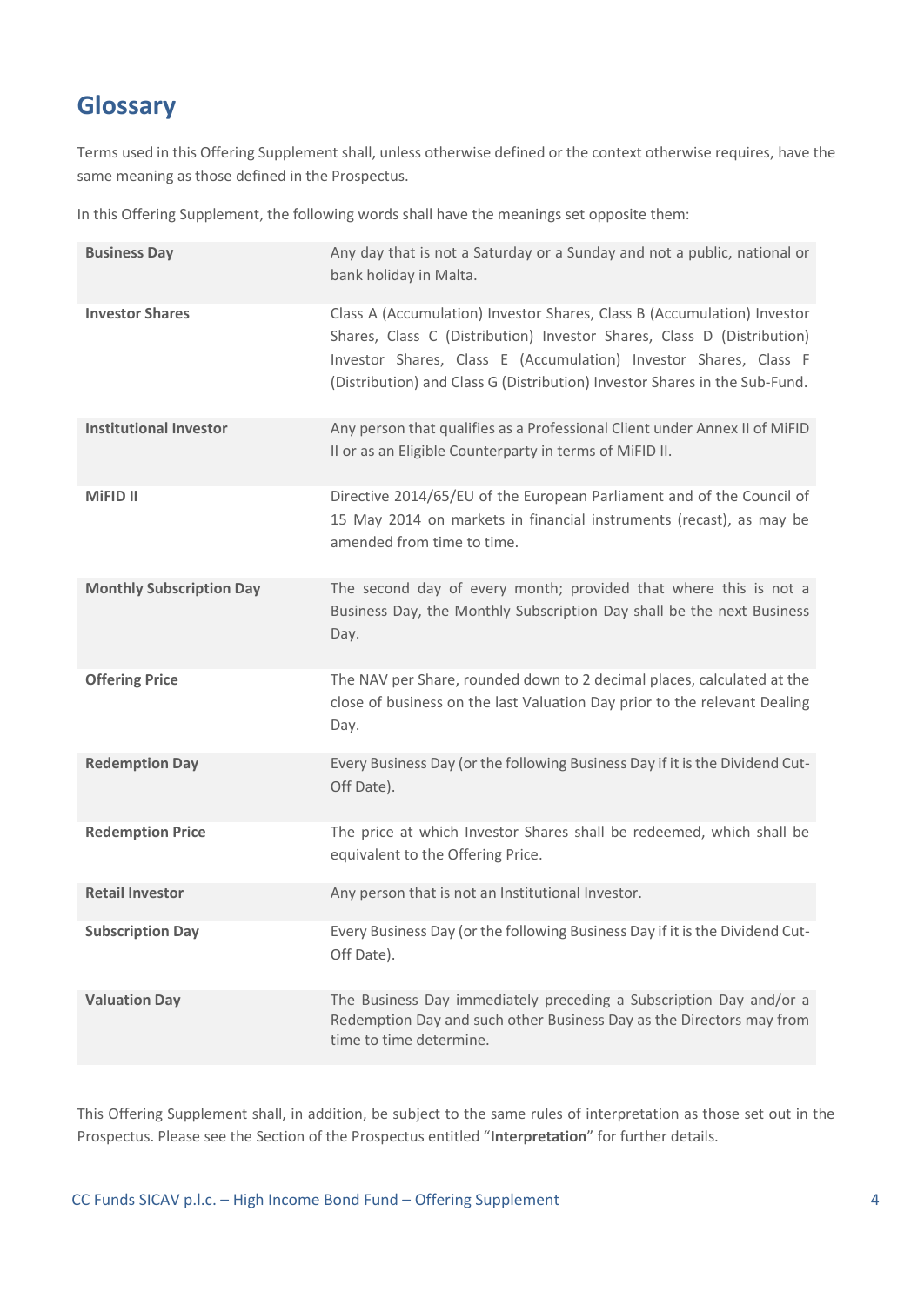# <span id="page-4-0"></span>**Key Features**

## The Sub-Fund and the Investor Shares

| <b>Name of the Sub-Fund</b>                                                                                | High Income Bond Fund.                                                                                                                                                                                                                                                                                                                                                                                             |
|------------------------------------------------------------------------------------------------------------|--------------------------------------------------------------------------------------------------------------------------------------------------------------------------------------------------------------------------------------------------------------------------------------------------------------------------------------------------------------------------------------------------------------------|
| Segregation                                                                                                | The Sub-Fund is a segregated portfolio whose assets and liabilities are<br>to be treated as a patrimony separate from the assets and liabilities of<br>each other sub-fund and of the Company. Please refer to the Prospectus<br>for further details.                                                                                                                                                              |
| <b>Classes of Investor Shares</b>                                                                          | The Investor Shares in the Sub-Fund comprise five (5) classes of Investor<br>Shares:                                                                                                                                                                                                                                                                                                                               |
|                                                                                                            | Class A (Accumulation) Investor Shares;<br>Class B (Accumulation) Investor Shares;<br>Class C (Distribution) Investor Shares;<br>Class D (Distribution) Investor Shares;<br>Class E (Accumulation) Investor Shares;<br>Class F (Distribution) Investor Shares; and<br>Class G (Distribution) Investor Shares.                                                                                                      |
| <b>Base Currency</b>                                                                                       | Class A (Accumulation) Investor Shares: Euro.<br>Class B (Accumulation) Investor Shares: US\$.<br>Class C (Distribution) Investor Shares: US\$.<br>Class D (Distribution) Investor Shares: Euro.<br>Class E (Accumulation) Investor Shares: Euro.<br>Class F (Distribution) Investor Shares: Euro.<br>Class G (Distribution) Investor Shares: GBP.                                                                 |
| <b>Eligibility for Investment</b>                                                                          | The Class A (Accumulation) Investor Shares, Class B (Accumulation)<br>Investor Shares, Class C (Distribution) Investor Shares, the Class D<br>(Distribution) Investor Shares and the Class G (Distribution) Investor<br>Shares are available to Retail Investors. The Class E (Accumulation)<br>Investor Shares and the Class F (Distribution) Investor Shares are<br>available to Institutional Investors.        |
| <b>Reference Currency in</b><br>respect of the Sub-Fund                                                    | Euro.                                                                                                                                                                                                                                                                                                                                                                                                              |
| <b>ISIN</b>                                                                                                | Class A (Accumulation) Investor Shares - MT7000007761.<br>Class B (Accumulation) Investor Shares - MT7000030912.<br>Class C (Distribution) Investor Shares - MT7000030920.<br>Class D (Distribution) Investor Shares - MT7000003059.<br>Class E (Accumulation) Investor Shares - MT7000026464.<br>Class F (Distribution) Investor Shares - MT7000026472.<br>Class G (Distribution) Investor Shares - MT7000030474. |
| <b>Voting Rights</b>                                                                                       | The Investor Shares entitle the holder to one (1) vote per Share at<br>general meetings of the Company.                                                                                                                                                                                                                                                                                                            |
| Dividend Policy in respect of the<br>Class C (Distribution) Investor<br>Shares, the Class D (Distribution) | It is intended that the Company will distribute dividends on the 30 <sup>th</sup><br>March and 30 <sup>th</sup> September each year in respect of the Class C<br>(Distribution) Investor Shares, Class D (Distribution) Investor Shares, the<br>Class F (Distribution) Investor Shares and the Class G (Distribution)                                                                                              |

CC Funds SICAV p.l.c. – High Income Bond Fund – Offering Supplement 5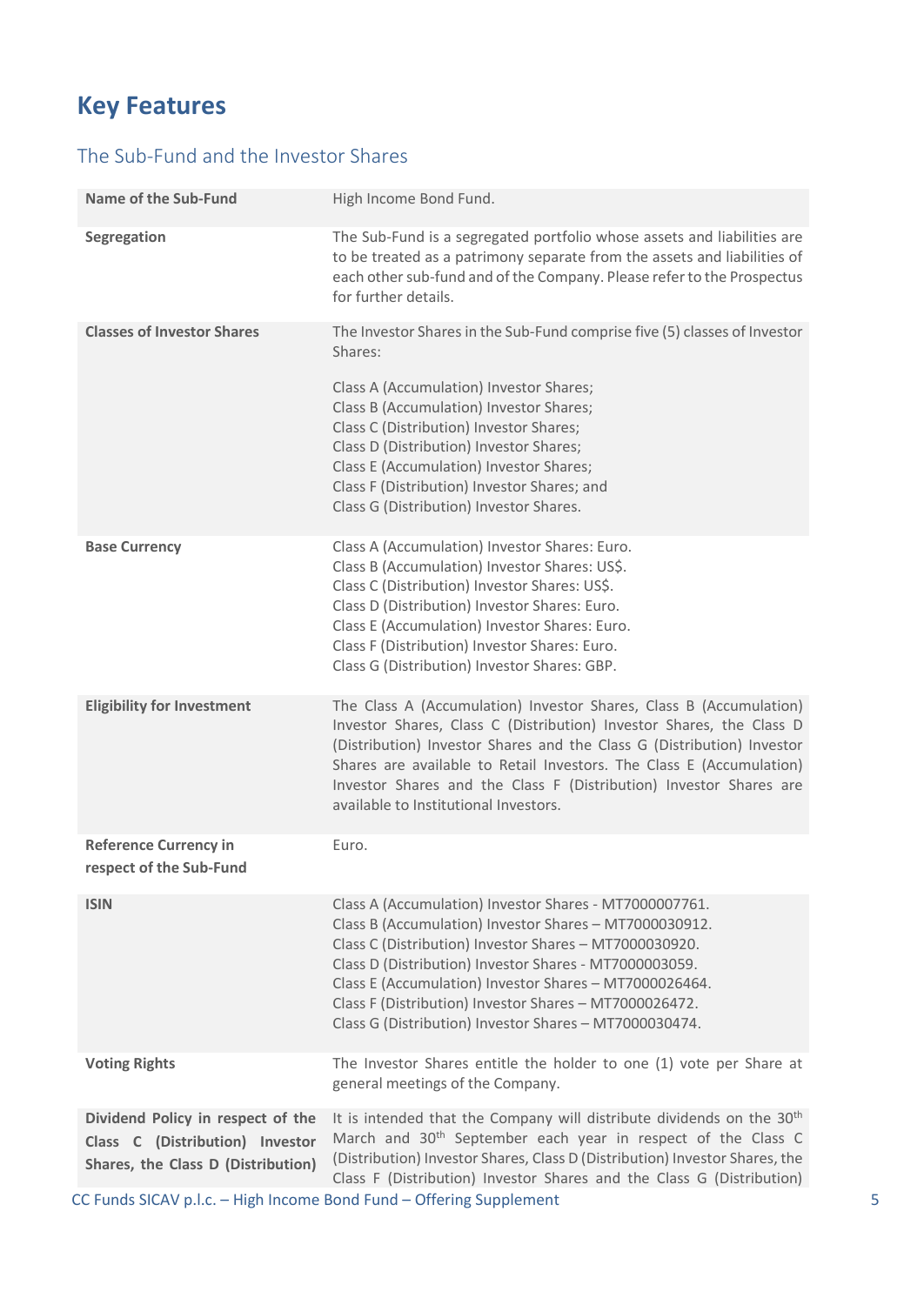|                                     |  |  |  | <b>Investor Shares, the Class F</b> Investor Shares. |
|-------------------------------------|--|--|--|------------------------------------------------------|
| (Distribution) Investor Shares and  |  |  |  |                                                      |
| the Class G (Distribution) Investor |  |  |  |                                                      |
| <b>Shares only</b>                  |  |  |  |                                                      |
| <b>Tax Status</b>                   |  |  |  | The Sub-Fund is classified as a Non-Prescribed Fund. |

Further details regarding the Investor Shares and the rights attaching thereto including the Dividend Policy in respect of the Sub-Fund and its Tax Status can be found in the Section entitled **"General Information"** below.

## Investment Objective, Policy and Restrictions

| <b>Investment Objective</b> | The investment objective of the Sub-Fund is to endeavour to maximise<br>the total level of return for investors through investment, primarily, in<br>a diversified portfolio of debt securities and other fixed income or<br>interest bearing securities.                                                                                                                                                                 |
|-----------------------------|---------------------------------------------------------------------------------------------------------------------------------------------------------------------------------------------------------------------------------------------------------------------------------------------------------------------------------------------------------------------------------------------------------------------------|
|                             | There is no guarantee that the investment objective of the Sub-Fund<br>will be achieved and investment results may vary substantially over<br>time.                                                                                                                                                                                                                                                                       |
| <b>Investment Policy</b>    | The Investment Manager shall invest primarily in a diversified portfolio<br>of intermediate term, corporate and government bonds with maturities<br>of 10 years or less, rated at the time of investment "Baa1" to "Caa1" by<br>Moody's or "BBB+" to "CCC+" by S&P, or in bonds determined to be of<br>comparable quality. The Investment Manager may also invest up to<br>10% of the Sub-Fund directly in unrated bonds. |
|                             | The Investment Manager is expected to focus on high yield bonds with<br>an average credit quality of "Ba3" by Moody's or "BB-" by S&P, although<br>portfolio issues may be rated lower or higher.                                                                                                                                                                                                                         |
|                             | The Investment Manager shall manage the credit risk and will aim to<br>manage interest rate risk through credit analysis and credit diversity.                                                                                                                                                                                                                                                                            |
|                             | The Sub-Fund will hold a diversified portfolio of investments over a<br>broad base of issuers and industries. By diversifying the Sub-Fund's<br>portfolio, the Investment Manager believes that short and staggered<br>maturities should reduce both the credit risk and market risk to the Sub-<br>Fund as a result of inflation.                                                                                        |
|                             | The Investment Manager considers various factors in evaluating<br>securities for purchase by the Sub-Fund, including:                                                                                                                                                                                                                                                                                                     |
|                             | Yield to maturity, yield to call (where appropriate), current yield<br>a.<br>and the price of the security relative to other securities of<br>comparable quality and maturity;                                                                                                                                                                                                                                            |
|                             | The difference, or "spread", between the yield of the security<br>b.<br>and the yield of a comparable government security;                                                                                                                                                                                                                                                                                                |
|                             | The size of the issuer, the issuer's sensitivity to economic<br>C.<br>conditions and trends and the issuer's operating history;                                                                                                                                                                                                                                                                                           |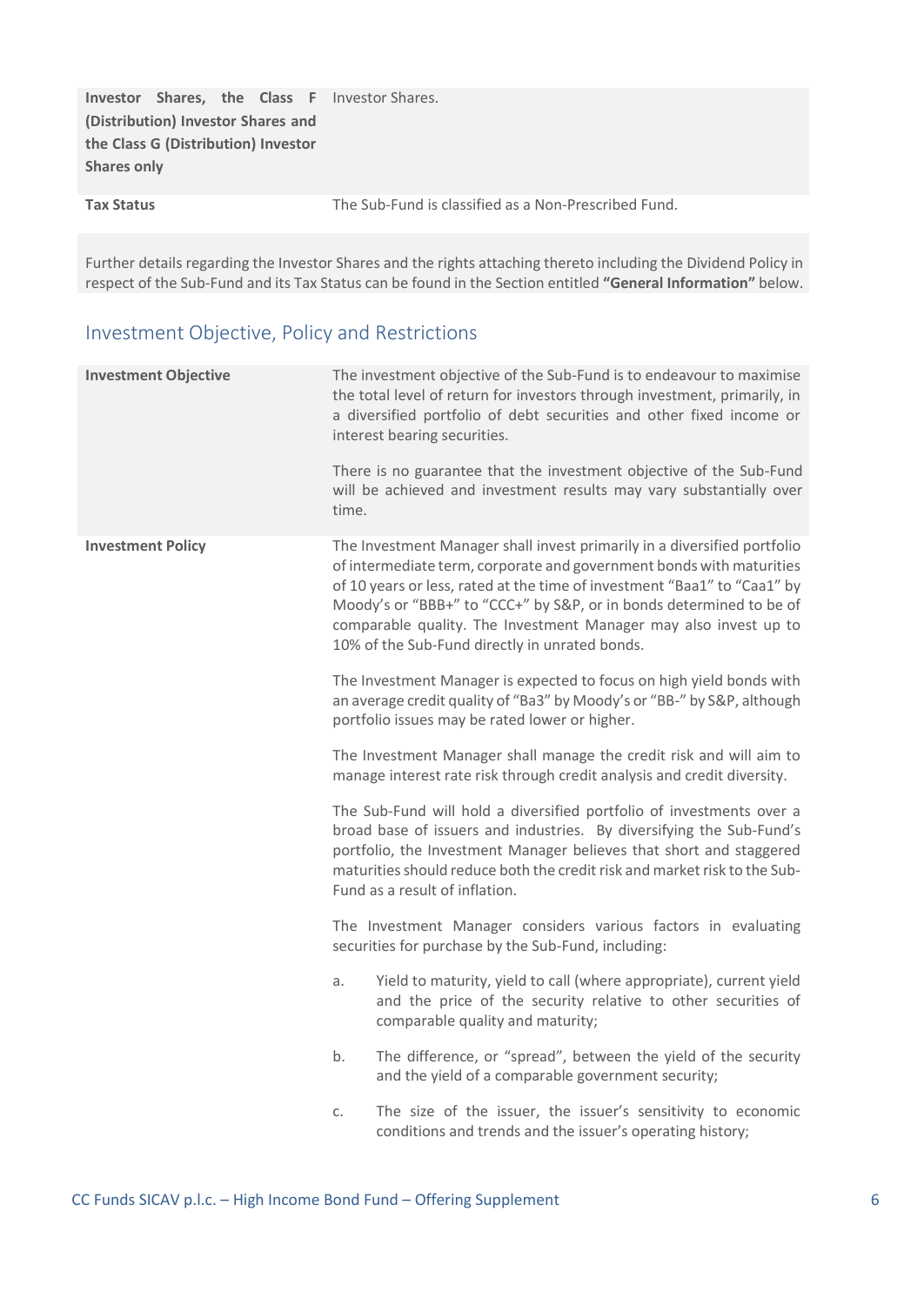- d. The issuer's financial resources and financial condition, including leverage and cash flow to cover interest expense and principal repayment;
- e. Review of the terms under which securities are issued and the nature of and coverage under financial covenants;
- f. The experience and track record of the issuer's management;
- g. Market-technical factors, including the market tone and prevailing market conditions, supply and demand and the amount of new high yield securities being issued; and
- h. Underwriting factors, including size, capital and reputation of the lead underwriter, number of additional underwriters, and their track records.

The Sub-Fund is generally not expected to hold investments that, at the time of investment, are rated below "Caa1" by Moody's or below "CCC+" by S&P, subject to the Investment Manager's right to invest up to 10% in unrated bonds. Depending on market and issuer-specific conditions, the Investment Manager expects to dispose of investments that fall below "Caa1" by Moody's or "CCC" by S&P.

For temporary or defensive purposes, the Sub-Fund may invest in shortterm fixed income instruments, money market funds, cash and cash equivalents and bonds of higher credit rating than stated, such as investment grade corporate bonds and government bonds.

The Sub-Fund may hold cash and cash equivalents on an ancillary basis. For temporary defensive purposes, the Sub-Fund may hold certain high quality, short-term securities, including government securities, bank obligations (such as certificates of deposit, time deposits and bankers' acceptances) and corporate debt obligations (including commercial paper). The Sub-Fund may also at any time hold such securities for cash management purposes, pending investment in accordance with its Investment Policy and to meet operating expenses and redemption requests.

The Investment Manager may also make use of listed and OTC FDIs (including, but not limited to, futures, forwards, options and swaps) linked to bonds, interest rates and currencies for efficient portfolio management, hedging purposes and the reduction of risk only. The Sub-Fund will not make use of FDIs for investment purposes. The Sub-Fund may employ leverage or gearing for efficient portfolio management, hedging purposes and reduction of risk only.

**Investment Restrictions** In pursuing its Investment Objective and Investment Policy, the Sub-Fund will be subject to the Investment Restrictions set out in the Section of the Prospectus entitled "Investment Objectives, Policies and Restrictions".

> Notwithstanding paragraphs B13 and B14 of the above referred Section of the Prospectus, the Sub-Fund shall be precluded from investing, in the aggregate, more than 10 % of its assets in units or shares of other UCITS or other CIS.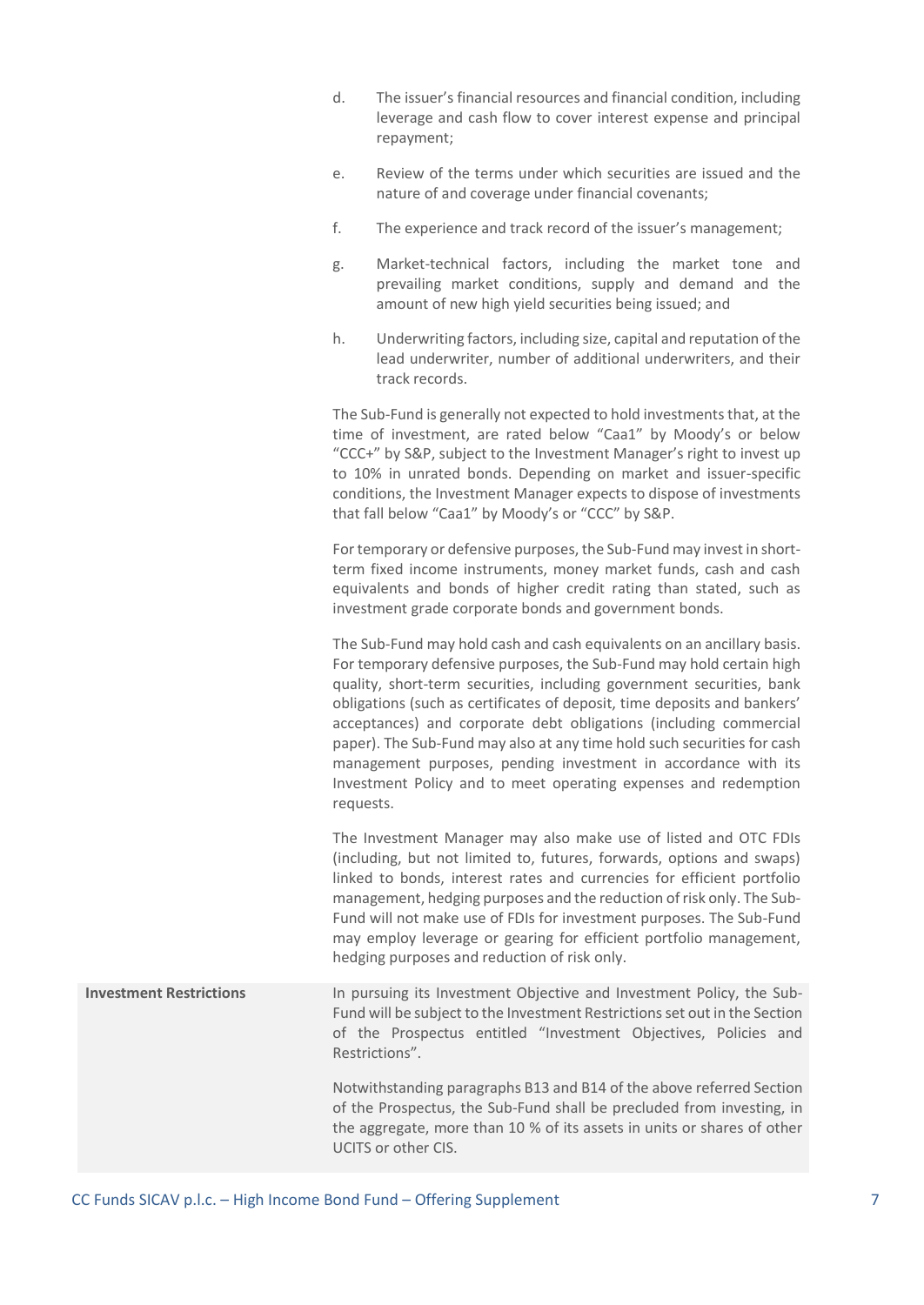|                                   | The global exposure of the Sub-Fund arising out of its FDI positions will<br>be measured on the basis of the Commitment approach as set out in<br>the MFSA Rules. |
|-----------------------------------|-------------------------------------------------------------------------------------------------------------------------------------------------------------------|
| <b>Approved Regulated Markets</b> | As per the Prospectus.                                                                                                                                            |
| Leverage                          | The Sub-Fund may employ leverage or gearing for efficient portfolio<br>management, hedging purposes and reduction of risk only.                                   |
|                                   | It should also be noted that the issuers of securities or other<br>instruments in which the Sub-Fund may invest may utilise leverage or<br>gearing.               |

Details regarding the risk factors which should be considered by investor considering purchasing Investor Shares as can be found in the Section entitled "**Specific Risk Factors**" below.

## The Offering

| <b>Number of Investor Shares on</b><br>Offer | Up to 5,000,000 Class A (Accumulation) Investor Shares, up to 5,000,000<br>Class B (Accumulation) Investor Shares, up to 5,000,000 Class C<br>(Distribution) Investor Shares, up to 5,000,000 Class D (Distribution)<br>Investor Shares, up to 5,000,000 Class E (Accumulation) Investor Shares,<br>up to 5,000,000 Class F (Distribution) Investor Shares and up to<br>5,000,000 Class G (Distribution) Investor Shares.                                                                                                                                                                                                                                                                                                                                                                                                                                                                                                                                                                                                                                                                                                                                                                                                                                                                                                                                                                                                                                                                                                                                                                                                                                                                                 |
|----------------------------------------------|-----------------------------------------------------------------------------------------------------------------------------------------------------------------------------------------------------------------------------------------------------------------------------------------------------------------------------------------------------------------------------------------------------------------------------------------------------------------------------------------------------------------------------------------------------------------------------------------------------------------------------------------------------------------------------------------------------------------------------------------------------------------------------------------------------------------------------------------------------------------------------------------------------------------------------------------------------------------------------------------------------------------------------------------------------------------------------------------------------------------------------------------------------------------------------------------------------------------------------------------------------------------------------------------------------------------------------------------------------------------------------------------------------------------------------------------------------------------------------------------------------------------------------------------------------------------------------------------------------------------------------------------------------------------------------------------------------------|
| <b>Initial Offering Price</b>                | Class A (Accumulation) Investor Shares: € 108.14<br>Class B (Accumulation) Investor Shares: the NAV per Share of the Class<br>A (Accumulation) Investor Shares in the Global High Income Bond Fund,<br>another sub-fund of the Company on the effective date of merger of the<br>Global High Income Bond Fund with this Sub-Fund (the "Accumulation<br>Merger Date"). These investor share classes are currently estimated, on<br>or about the date of this Offering Supplement, to be issued at a price of<br>US\$122.09. The actual initial offering price for this investor share class<br>will be available from the Administrator, on request on the<br><b>Accumulation Merger Date.</b><br>Class C (Distribution) Investor Shares: the NAV per Share of the Class D<br>(Distribution) Investor Shares in the Global High Income Bond Fund,<br>another sub-fund of the Company on the effective date of merger of the<br>Global High Income Bond Fund with this Sub-Fund (the "Distribution<br>Merger Date"). These investor share classes are currently estimated, on<br>or about the date of this Offering Supplement, to be issued at a price of<br>US\$80.67. The actual initial offering price for this investor share class<br>will be available from the Administrator, on request on the Distribution<br>Merger Date.<br>Class D (Distribution) Investor Shares: € 100<br>Class E (Accumulation) Investor Shares: The NAV per Share of the Class<br>A (Accumulation) Investor Shares on the Closing Date.<br>Class F (Distribution) Investor Shares: The NAV per Share of the Class D<br>(Distribution) Investor Shares on the Closing Date.<br>Class G (Distribution) Investor Shares: £100 |
| <b>Initial Offering Period</b>               | In respect of the Class A (Accumulation) Investor Shares<br>From 10 a.m. (10.00 hours) CET on 8 May, 2013 to 3 p.m. (15.00 hours)                                                                                                                                                                                                                                                                                                                                                                                                                                                                                                                                                                                                                                                                                                                                                                                                                                                                                                                                                                                                                                                                                                                                                                                                                                                                                                                                                                                                                                                                                                                                                                         |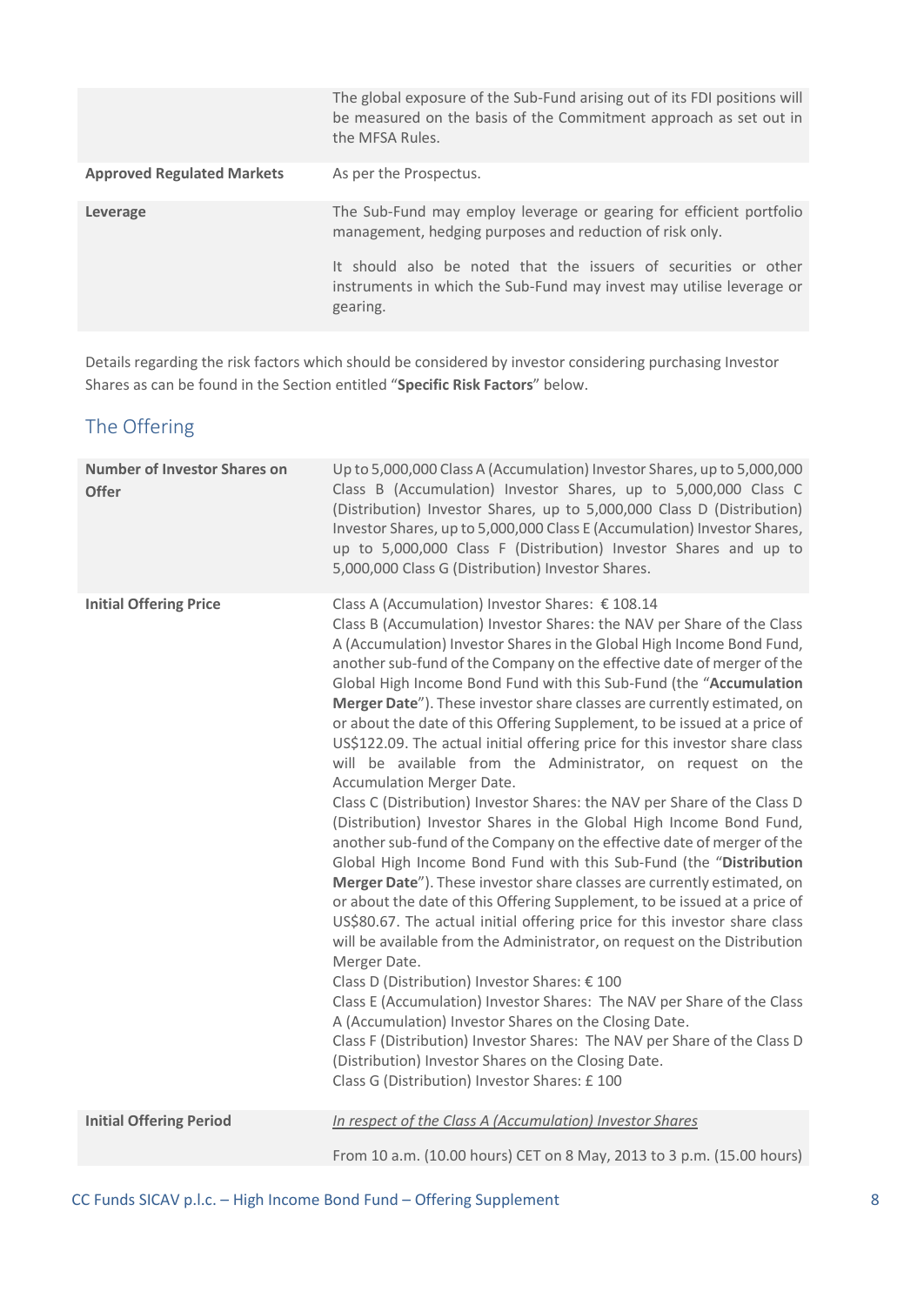|                     | CET on the Closing Date.                                                                                           |
|---------------------|--------------------------------------------------------------------------------------------------------------------|
|                     | In respect of the Class B (Accumulation) Investor Shares                                                           |
|                     | From 10 a.m. (10.00 hours) CET on the Accumulation Merger Date to 3<br>p.m. (15.00) hours CET on the Closing Date. |
|                     | In respect of the Class C (Distribution) Investor Shares                                                           |
|                     | From 10 a.m. (10.00 hours) CET on the Distribution Merger Date to 3<br>p.m. (15.00) hours CET on the Closing Date. |
|                     | In respect of the Class D (Distribution) Investor Shares                                                           |
|                     | From 10 a.m. (10.00 hours) CET on 1 July, 2011 to 3 p.m. (15.00 hours)<br>CET on the Closing Date.                 |
|                     | In respect of the Class E (Accumulation) Investor Shares                                                           |
|                     | From 10 a.m. (10.00 hours) CET on 29 November 2019 to 3 p.m. (15.00<br>hours) CET on the Closing Date.             |
|                     | In respect of the Class F (Distribution) Investor Shares                                                           |
|                     | From 10 a.m. (10.00 hours) CET on 29 November 2019 to 3 p.m. (15.00<br>hours) CET on the Closing Date.             |
|                     | In respect of the Class G (Distribution) Investor Shares                                                           |
|                     | From 10 a.m. (10.00 hours) CET on 14 May 2021 to 3 p.m. (15.00 hours)<br>CET on the Closing Date.                  |
| <b>Closing Date</b> | In respect of the Class A (Accumulation) Investor Shares                                                           |
|                     | 29 May, 2013.                                                                                                      |
|                     | In respect of the Class B (Accumulation) Investor Shares                                                           |
|                     | The Accumulation Merger Date.                                                                                      |
|                     | In respect of the Class C (Distribution) Investor Shares                                                           |
|                     | The Distribution Merger Date.                                                                                      |
|                     | In respect of the Class D (Distribution) Investor Shares                                                           |
|                     | 31 August, 2011.                                                                                                   |
|                     | In respect of the Class E (Accumulation) Investor Shares                                                           |
|                     | 29 February 2020.                                                                                                  |
|                     | In respect of the Class F (Distribution) Investor Shares                                                           |
|                     | 29 February 2020.                                                                                                  |
|                     | In respect of the Class G (Distribution) Investor Shares                                                           |
|                     | 30 June 2021.                                                                                                      |
|                     |                                                                                                                    |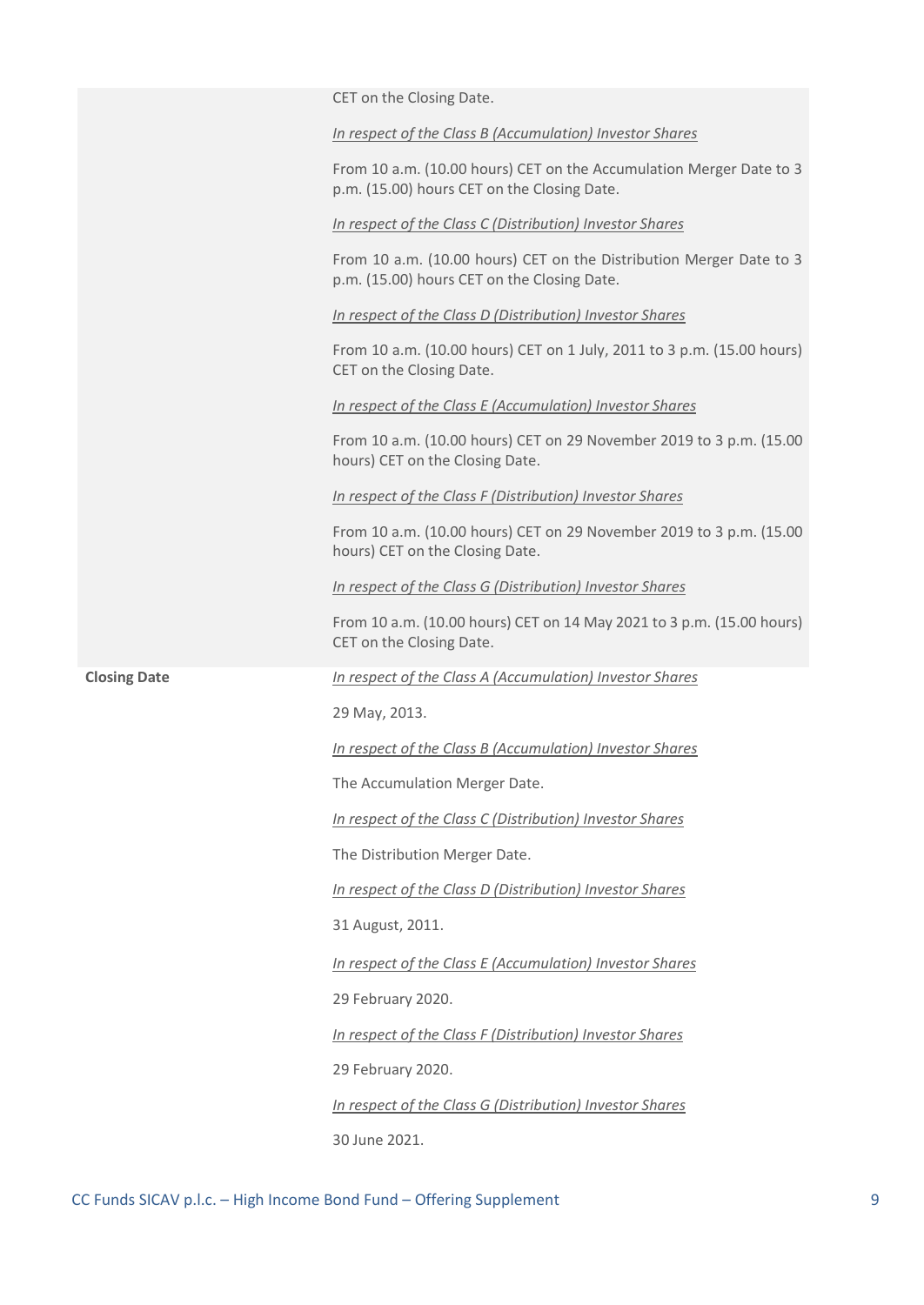| <b>Minimum Holding</b>               | Lump Sum Investments:                                                                                                                                                                                                                                                                                                                                                                                                                                                                                                                                                                                                           |
|--------------------------------------|---------------------------------------------------------------------------------------------------------------------------------------------------------------------------------------------------------------------------------------------------------------------------------------------------------------------------------------------------------------------------------------------------------------------------------------------------------------------------------------------------------------------------------------------------------------------------------------------------------------------------------|
|                                      | Class A (Accumulation) Investor Shares: € 2,500.<br>Class B (Accumulation) Investor Shares: US\$ 3,000.<br>Class C (Distribution) Investor Shares: US\$ 3,000.<br>Class D (Distribution) Investor Shares: € 2,500.<br>Class E (Accumulation) Investor Shares: €100,000.<br>Class F (Distribution) Investor Shares: €100,000.<br>Class G (Distribution) Investor Shares: £ 2,000.                                                                                                                                                                                                                                                |
| <b>Minimum Initial Investment</b>    | Lump Sum Investments:<br>Class A (Accumulation) Investor Shares: € 2,500.<br>Class B (Accumulation) Investor Shares: US\$ 3,000.<br>Class C (Distribution) Investor Shares: US\$ 3,000.<br>Class D (Distribution) Investor Shares: € 2,500.<br>Class E (Accumulation) Investor Shares: €100,000.<br>Class F (Distribution) Investor Shares: €100,000.<br>Class G (Distribution) Investor Shares: £ 2,000.<br><b>Monthly Investment Plan:</b><br>Class A (Accumulation) Investor Shares: € 50 per month.                                                                                                                         |
| <b>Minimum Additional Investment</b> | Lump Sum Investments:<br>Class A (Accumulation) Investor Shares: € 500.<br>Class B (Accumulation) Investor Shares: US\$ 500.<br>Class C (Distribution) Investor Shares: US\$ 500.<br>Class D (Distribution) Investor Shares: € 500.<br>Class E (Accumulation) Investor Shares: Nil, unless otherwise<br>determined by the Company in its absolute discretion.<br>Class F (Distribution) Investor Shares: Nil, unless otherwise determined<br>by the Company in its absolute discretion.<br>Class G (Distribution) Investor Shares: £ 500<br>Monthly Investment Plan:<br>Class A (Accumulation) Investor Shares: € 50 per month. |
| <b>Publication of NAV per Share</b>  | The NAV per Share will be published on the website of the<br>administrator.                                                                                                                                                                                                                                                                                                                                                                                                                                                                                                                                                     |
| <b>Listing</b>                       | None.                                                                                                                                                                                                                                                                                                                                                                                                                                                                                                                                                                                                                           |

Further details regarding this offering of Investor Shares can be found in the Section entitled "The Offering" below.

### Fees

| <b>Investment Management Fee</b> | Class A (Accumulation) Investor Shares, Class B (Accumulation) Investor |
|----------------------------------|-------------------------------------------------------------------------|
|                                  | Shares, Class C (Distribution) Investor Shares, Class D (Distribution)  |
|                                  | Investor Shares and Class G (Distribution) Investor Shares              |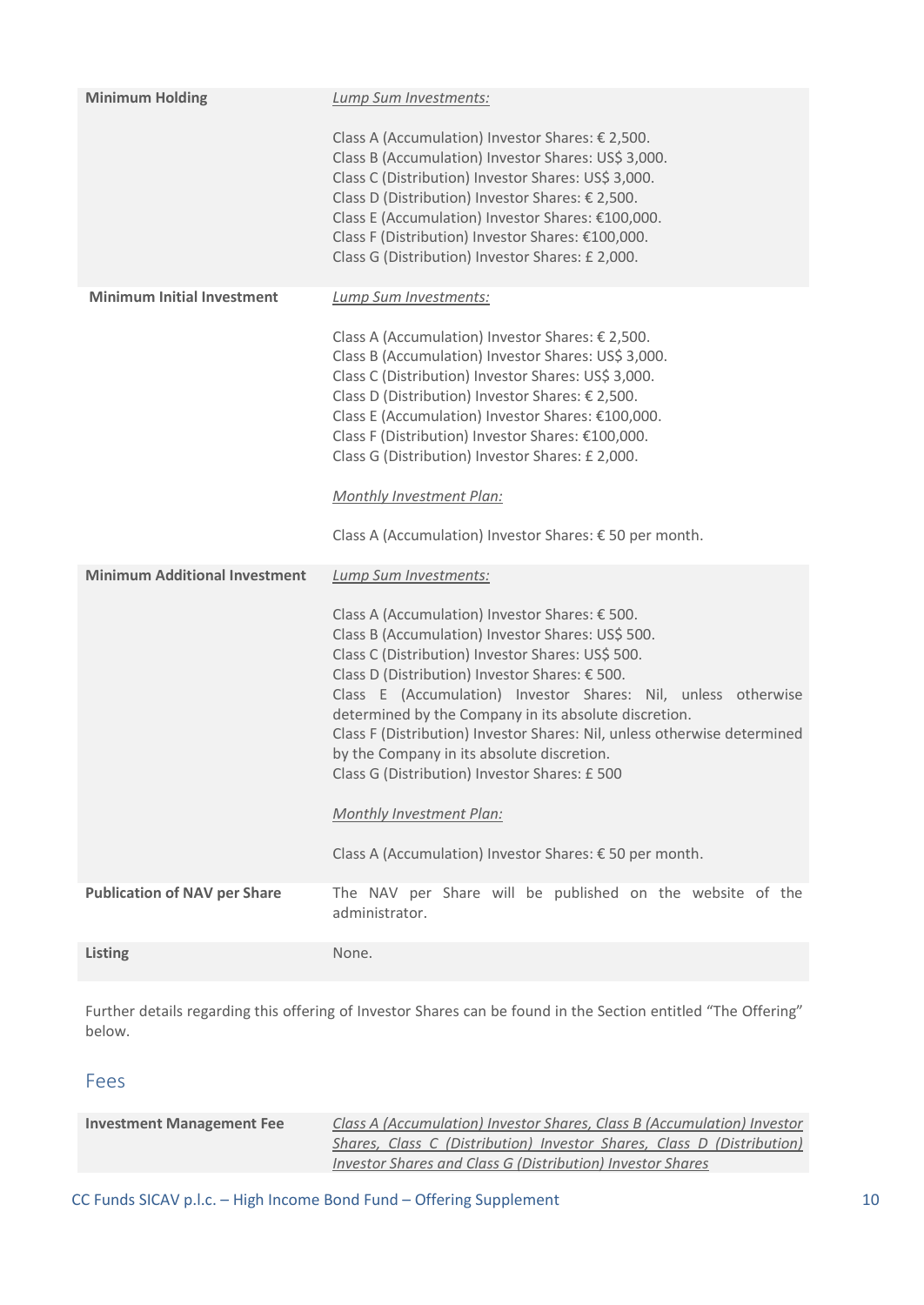|                           | 1% per annum calculated on the NAV on each Valuation Day and<br>payable to the Investment Manager monthly in arrears.<br>Class E (Accumulation) Investor Shares and Class F (Distribution)                                                                            |
|---------------------------|-----------------------------------------------------------------------------------------------------------------------------------------------------------------------------------------------------------------------------------------------------------------------|
|                           | <b>Investor Shares</b>                                                                                                                                                                                                                                                |
|                           | 0.55% per annum calculated on the NAV on each Valuation Day and<br>payable to the Investment Manager monthly in arrears.                                                                                                                                              |
| <b>Performance Fee</b>    | None.                                                                                                                                                                                                                                                                 |
| <b>Depositary Fee</b>     | If the value of the total net assets of the Sub-Fund is up to EUR 50<br>million, the Depositary Fee shall be 0.045% per annum on the aggregate<br>value of the assets of the Sub-Fund subject to a minimum fee of EUR<br>5,000 per annum.                             |
|                           | If the value of the total net assets of the Sub-Fund is larger than EUR 50<br>million, the Depositary Fee shall be 0.04% per annum on the aggregate<br>value of the assets of the Sub-Fund subject to a minimum fee of EUR<br>22,500 per annum.                       |
|                           | The Depositary Fee shall be payable to the Custodian quarterly in<br>arrears.                                                                                                                                                                                         |
| <b>Administration Fee</b> | 0.1% of NAV of the Sub-Fund payable monthly in arrears, for assets<br>under management up to EUR 50 million, subject to a minimum<br>Administration Fee of EUR 25,000 per annum.                                                                                      |
|                           | Any amounts in excess of EUR 50 million will be charged an<br>Administration Fee of 0.08% per annum.                                                                                                                                                                  |
|                           | An additional EUR 1,500 per annum will be charged for each additional<br>share class within the Sub-Fund over and above the initial two Investor<br>Share Classes (these being, the Class A (Accumulation) and the Class D<br>(Distribution) Investor Share Classes). |
|                           | The Administrator will also receive a transaction fee of EUR 25 per trade<br>executed by the Investment Manager.                                                                                                                                                      |
| <b>Subscription Fee</b>   | Up to 2.5% of the Subscription Amount.                                                                                                                                                                                                                                |
| <b>Switching Fee</b>      | No Switching Fee is payable by Shareholders.                                                                                                                                                                                                                          |
| <b>Redemption Fee</b>     | No Redemption Fee is payable by Shareholders.                                                                                                                                                                                                                         |

Further details regarding the fees chargeable to the Sub-Fund can be found in the Section entitled "Fees Payable by the Sub-Fund" below.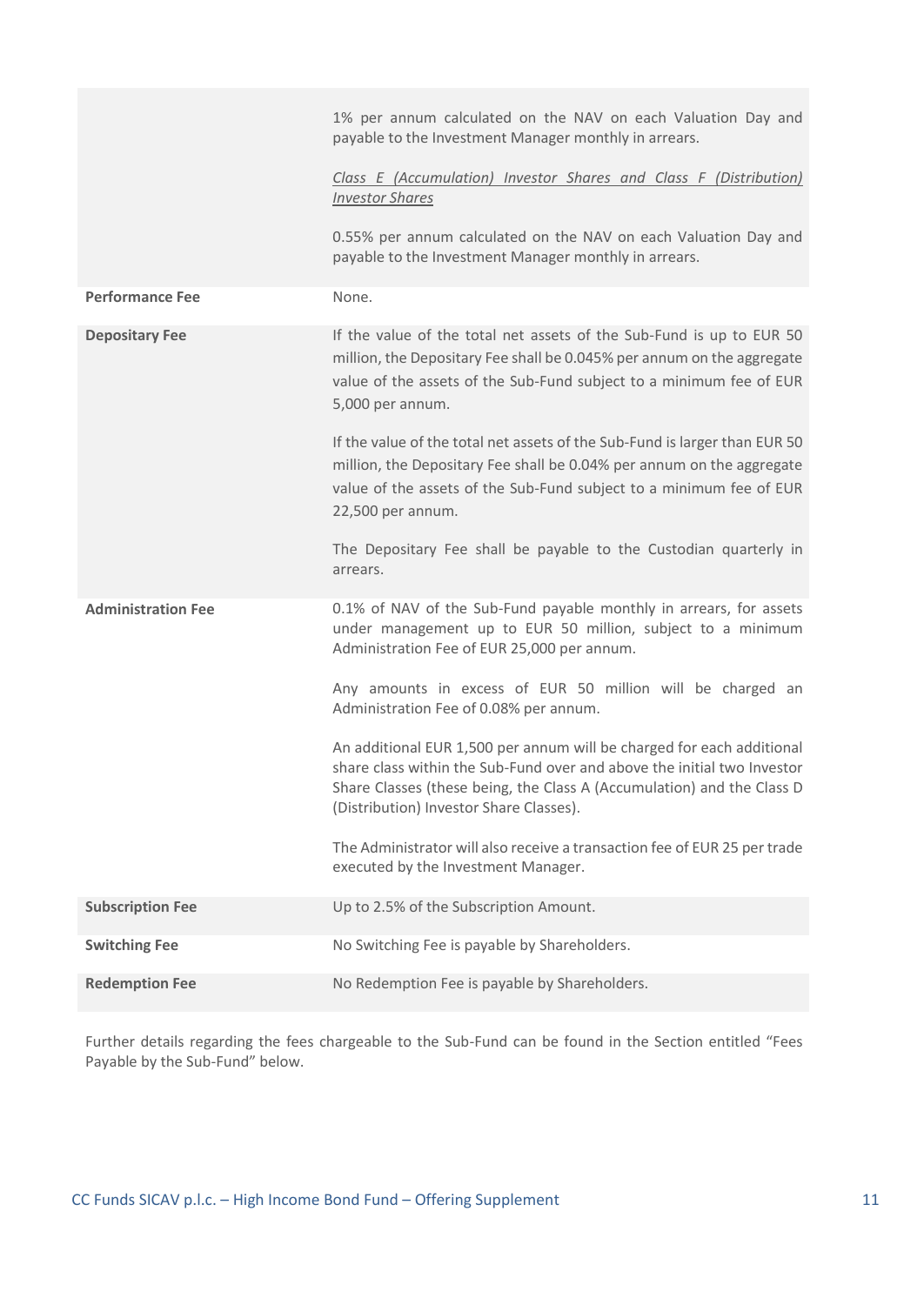## Notice Periods

| <b>Subscription Notice Period</b> | Lump Sum Investments:                                                                                                             |
|-----------------------------------|-----------------------------------------------------------------------------------------------------------------------------------|
|                                   | By 3 p.m. (15.00 hrs) CET of the relevant Valuation Day.                                                                          |
|                                   | Monthly Investment Plan:                                                                                                          |
|                                   | By 3 p.m. (15.00 hours) CET, on the 6th day of each month or, if this is<br>not a Business Day, the next Business Day thereafter. |
| <b>Redemption Notice Period</b>   | By 3 p.m. (15.00 hrs) CET of the relevant Valuation Day.                                                                          |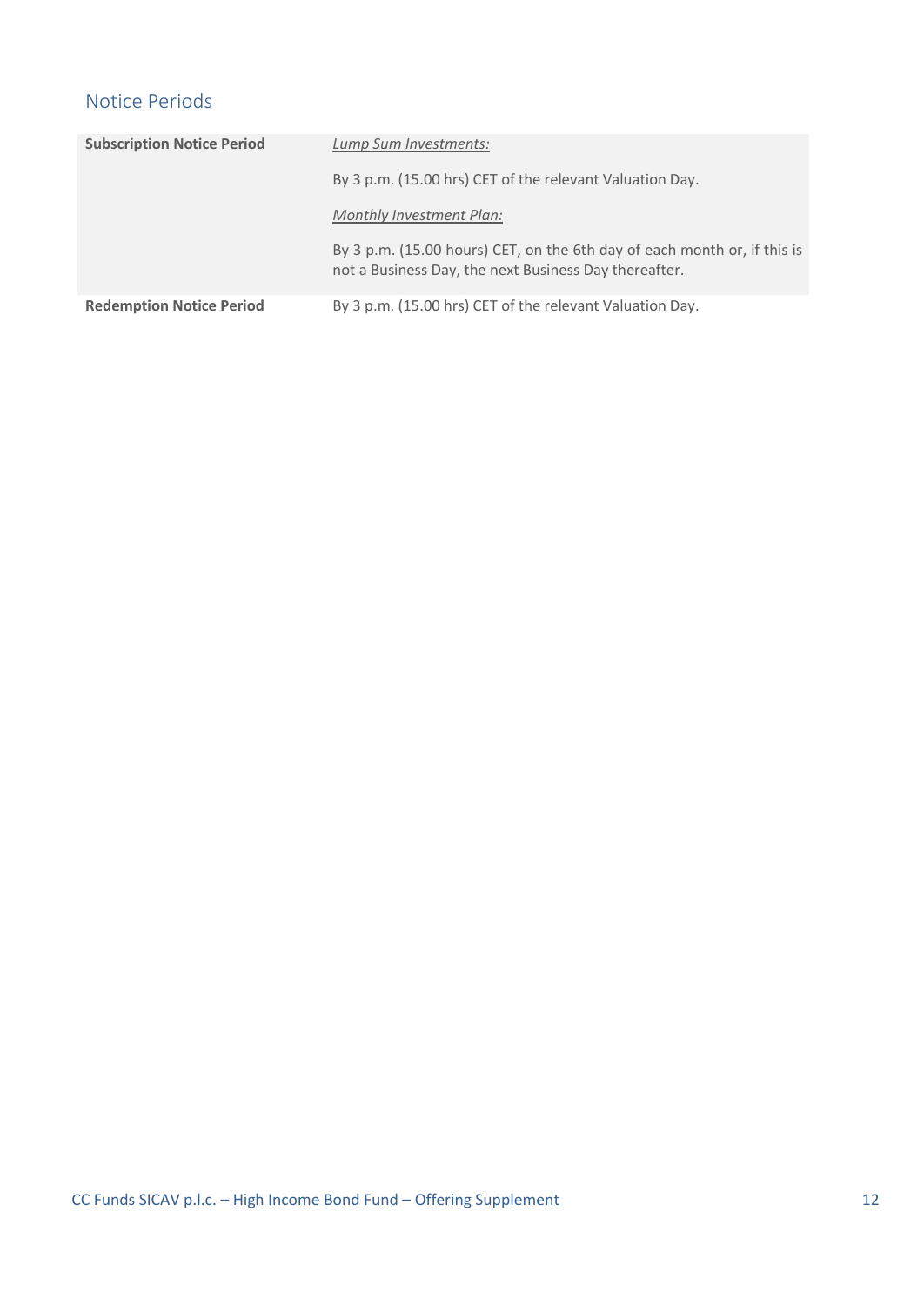# <span id="page-12-0"></span>**The Offering**

## Securities Offered

Up to 5,000,000 Class A (Accumulation) Investor Shares, up to 5,000,000 Class B (Accumulation) Investor Shares, up to 5,000,000 Class C (Distribution) Investor Shares, up to 5,000,000 Class D (Distribution) Investor Shares and up to 5,000,000 Class G (Distribution) Investor Shares in the Sub-Fund are on offer to Retail Investors and up to 5,000,000 Class E (Accumulation) Investor Shares and up to 5,000,000 Class F (Distribution) Investor Shares to Institutional Investors. The Investor Shares have no nominal value.

## Share Offer

This Offering Supplement is supplemental to, and must be read in conjunction with, the Prospectus issued by the Company.

The Offering Supplement constitutes an offer of Class A (Accumulation) Investor Shares, Class B (Accumulation) Investor Shares, Class C (Distribution) Investor Shares, Class D (Distribution) Investor Shares, Class E (Accumulation) Investor Shares, Class F (Distribution) Investor Shares and Class G (Distribution) Investor Shares in the Sub-Fund which is a distinct class of shares in the Company representing a separate patrimony of assets and liabilities.

The offering of the Class A (Accumulation) Investor Shares at the Initial Offering Price opened as from 10 a.m. (10.00 hours) (CET) on 8 May, 2013 and closed on the Closing Date. The offering of the Class D (Distribution) Investor Shares at the Initial Offering Price opened as from 10 a.m. (10.00 hours) (CET) on 1st July, 2011 and closed on the Closing Date. The offering of Class E (Accumulation) Investor Shares at the Initial Offering Price opened as from 10 a.m. (10.00 hours) (CET) on 29 November 2019 and closed on the Closing Date. The offering of Class F (Distribution) Investor Shares at the Initial Offering Price opened as from 10 a.m. (10.00 hours) (CET) on 29 November 2019 and closed on the Closing Date. The offering of the Class G (Distribution) Investor Shares at the Initial Offering Price opened as from 10 a.m. (10.00 hours) (CET) on 14 May 2021 and closed on the Closing Date. The offering of Class B (Accumulation) Investor Shares at the Initial Offering Price opened as from the Accumulation Merger Date and shall close on the Closing Date. The offering of the Class C (Distribution) Investor Shares at the Initial Offering Price opened as from the Distribution Merger Date and shall close on the Closing Date. During the Offering Period, the offer will be for Class A (Accumulation) Investor Shares, Class B (Accumulation) Investor Shares, Class C (Distribution) Investor Shares, Class D (Distribution) Investor Shares, Class E (Accumulation) Investor Shares, Class F (Distribution) Investor Shares and Class G (Distribution) Investor Shares at the Offering Price applicable on the relevant Subscription Day. The Offering Period shall remain open until such time as the Directors determine otherwise, after having notified the MFSA.

### Purchase of Investor Shares

### General

Subscriptions may be made in the form of lump sum investment or in respect of the Class A (Accumulation) Investor Shares via the monthly investment plan.

Full details of the application and subscription process appear in the Section of the Prospectus entitled "**Purchase, Exchange and Transfer of Shares**".

A Subscription Agreement and other related documentation will be provided upon request by the Administrator or by an Authorised Distributor.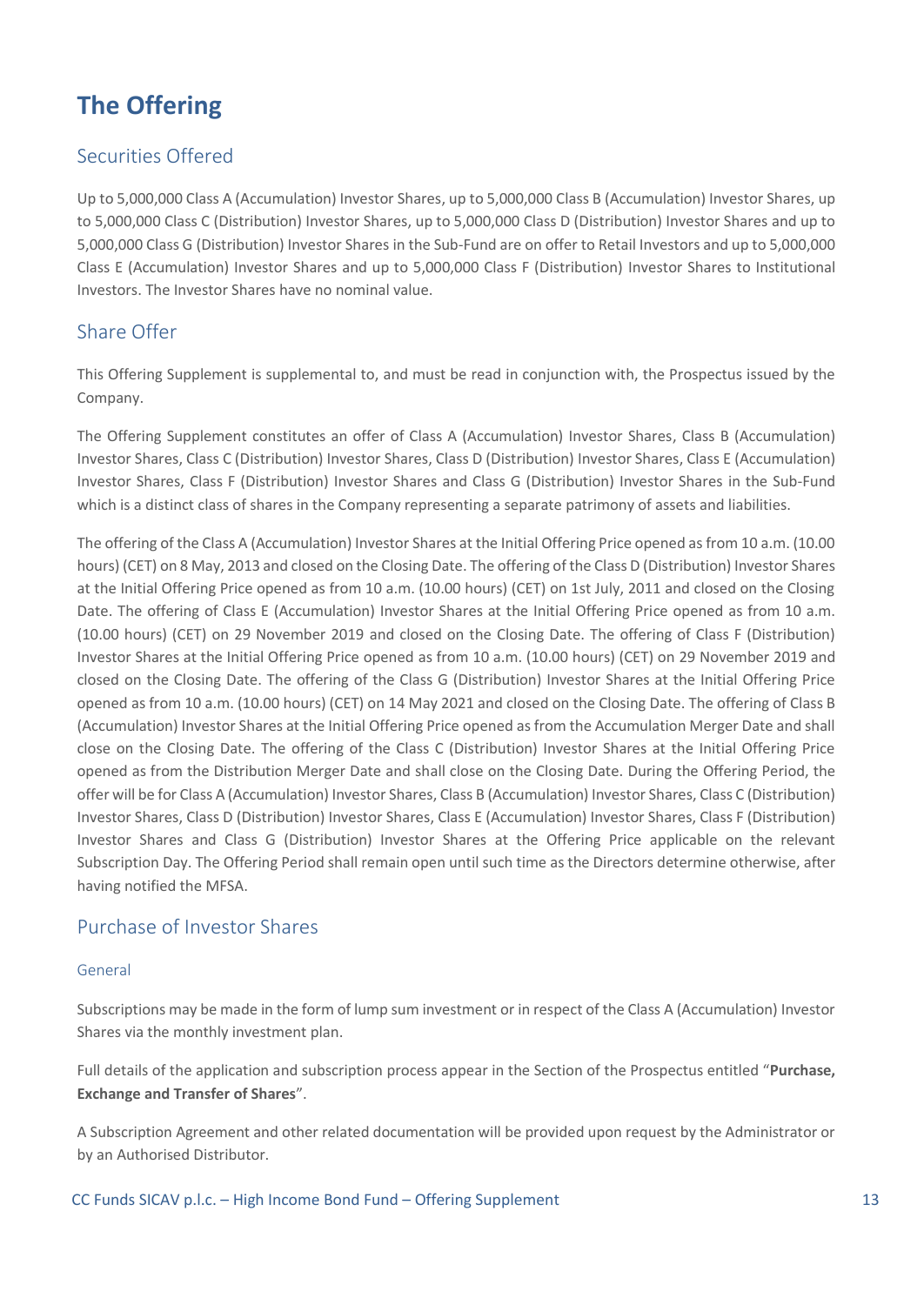#### Lump Sum Investments

Investor Shares can be purchased at the Initial Offering Price during the Initial Offering Period and, thereafter, at the prevailing Offering Price, by submission to the Administrator of the relevant and properly completed subscription documents, and by remitting the related subscription monies.

During the Offering Period, Investor Shares will be issued on the first Subscription Day following the expiration of the Subscription Notice Period which shall commence running as from the next Business Day after receipt by the Administrator of both:

- a) the relevant and properly completed subscription documents; and
- b) confirmation from the Depositary that the full amount subscribed for the Investor Shares has been received in cleared funds.

The Administrator will generally issue written confirmation of ownership to a Shareholder within fifteen (15) Business Days after the applicable Subscription Day.

#### Monthly Investment Plan in respect of the Class A (Accumulation) Investor Shares only

A monthly investment plan can be established in respect of the Class A (Accumulation) Investor Shares by completing the relevant section of the Subscription Agreement and is made through regular monthly subscriptions. The Investor should arrange for a standing order from his bank account in favour of the Company. The subscription amount should be received by the Company by not later than the 6th day of each month or, if this is not a Business Day, the next Business Day thereafter. Any payments received after that date will be invested in the next Monthly Subscription Day. Investor Shares will be issued on the relevant Monthly Subscription Day.

In the case of subscriptions via the monthly investment plan, written confirmation of ownership will not be issued but investors will be sent every six months, as at 30th June and 31st December, a statement giving full details of the transactions made during the previous six-month period together with a valuation of such holdings as at these dates.

### Redemption, Transfer and Exchange of Shares

Investors are directed to the Prospectus where the procedures relating to the redemption, transfer and/or exchange of Investor Shares and the conditions applicable thereto are outlined.

Investor Shares will be redeemed on the first Redemption Day following the expiration of the Redemption Notice Period which shall commence running as from the next Business Day after receipt by the Administrator of a properly completed Redemption Notice Form. In terms of the Memorandum and Articles, exchange requests are deemed to be a simultaneous redemption request and a subscription application. Accordingly, exchange requests will, if accepted, be effected on the expiration of the later of the Redemption Notice Period or the Subscription Notice Period, as applicable.

In terms of the Memorandum and Articles, redemption requests and/or exchange requests are, once made, irrevocable. Redemption requests will generally be settled within fifteen (15) clear Business Days from the relevant Redemption Day.

A Specimen Redemption Notice, a Transfer Form and an Exchange of Shares Application Form will be provided upon request by the Administrator or by an Authorised Distributor.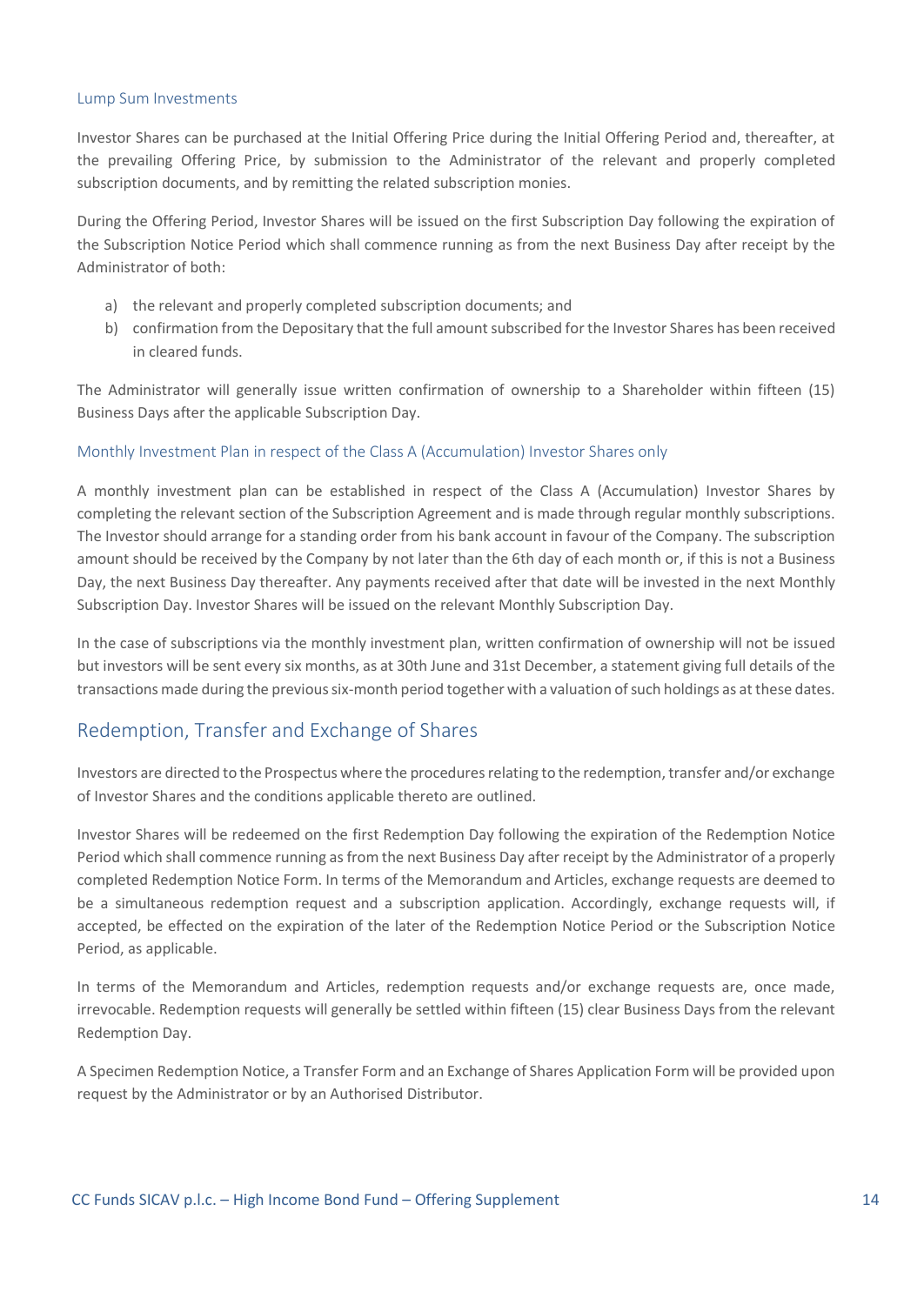## Investment Restrictions

The general investment restrictions set out in the Prospectus under the section entitled "**Investment Objectives, Policies and Restrictions**" shall apply to the Sub-Fund.

### Borrowing Powers

The Company may borrow money within the parameters set out in the Prospectus under the section entitled "**Investment Objectives, Policies and Restrictions**".

### Pricing

The calculation of the NAV of the Sub-Fund and of the NAV per Share shall be effected by the Administrator on every Valuation Day and in such manner as is stated in the Prospectus under the section entitled "**Net Asset Value Calculation**". The Offering Price will be available from the Administrator and will be published on the website of the Administrator.

### Duration of the Sub-Fund

The Duration of the Sub-Fund is indefinite.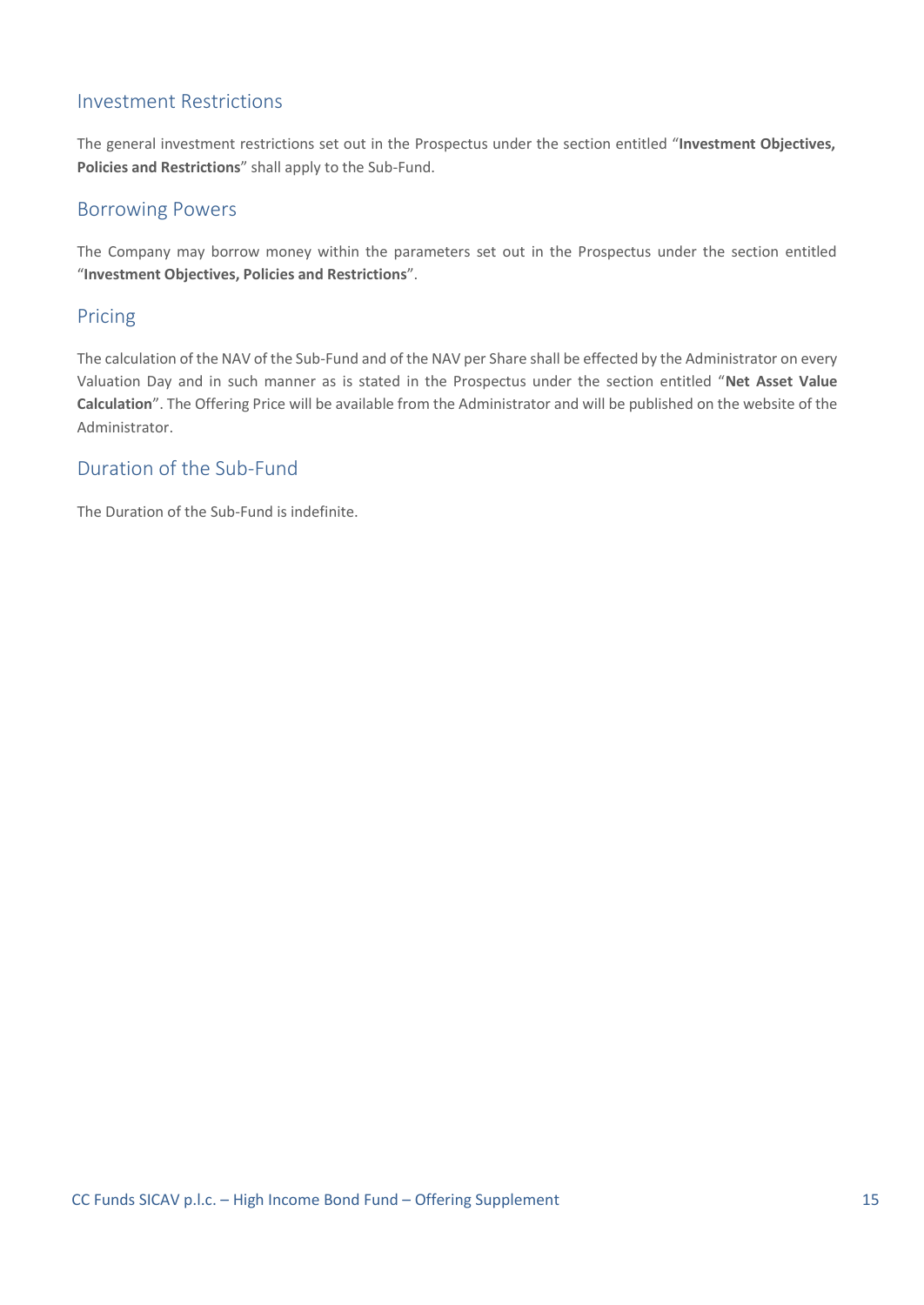## <span id="page-15-0"></span>**Fees Payable by the Sub-Fund**

### Investment Management Fee

The Company will pay the Investment Manager an Investment Management Fee of 1% of NAV of the Sub-Fund in respect of the Class A (Accumulation) Investor Shares, Class B (Accumulation) Investor Shares, Class C (Distribution) Investor Shares, Class D (Distribution) Investor Shares and Class G (Distribution) Investor Shares.

The Company will pay the Investment Manager an Investment Management Fee of 0.55% of NAV of the Sub-Fund in respect of Class E (Accumulation) Investor Shares and Class F (Distribution) Investor Shares.

The Investment Management Fee will accrue on every Valuation Day and be payable monthly in arrears.

The Investment Manager will be reimbursed for all properly incurred and approved out-of-pocket expenses.

### Administration Fee

The Company will pay the Administrator, in respect of the Sub-Fund, an Administration Fee at the following rates:

The Company will pay the Administrator, in respect of the Sub-Fund an Administration Fee of 0.1% of the NAV of the Sub-Fund per annum, for assets under management up to EUR 50 million, subject to a minimum Administration Fee of EUR 25,000 per annum.

Any amounts in excess of EUR 50 million will be charged an Administration Fee of 0.08% per annum.

An additional EUR1,500 per annum will be charged for each additional class within the Sub-Fund over and above the initial two Investor Share Classes (these being, the Class A (Accumulation) and the Class D (Distribution) Investor Share Classes).

The Administrator will also receive a transaction fee of EUR 25 per trade executed by the Investment Manager.

The Administration Fee will accrue on every Valuation Day and be payable monthly in arrears.

The Administrator will be reimbursed for all properly incurred and approved out-of-pocket expenses.

### Depositary Fee

The Company will pay the Depositary, in respect of the Sub-Fund, a Depositary Fee at the following rates:

If the value of the total net assets of the Sub-Fund is up to EUR 50 million, the Depositary Fee shall be 0.045% per annum on the aggregate value of the assets of the Sub-Fund, subject to a minimum fee of EUR 5,000 per annum.

If the value of the total net assets of the Sub-Fund is larger than EUR 50 million, the Depositary Fee shall be 0.04% per annum on the aggregate value of the assets of the Sub-Fund subject to a minimum fee of EUR 22,500 per annum.

The Depositary Fee shall be payable to the Depositary quarterly in arrears.

The Depositary Fee will be based on the average monthly closing balances for each quarter and will be payable quarterly in arrears.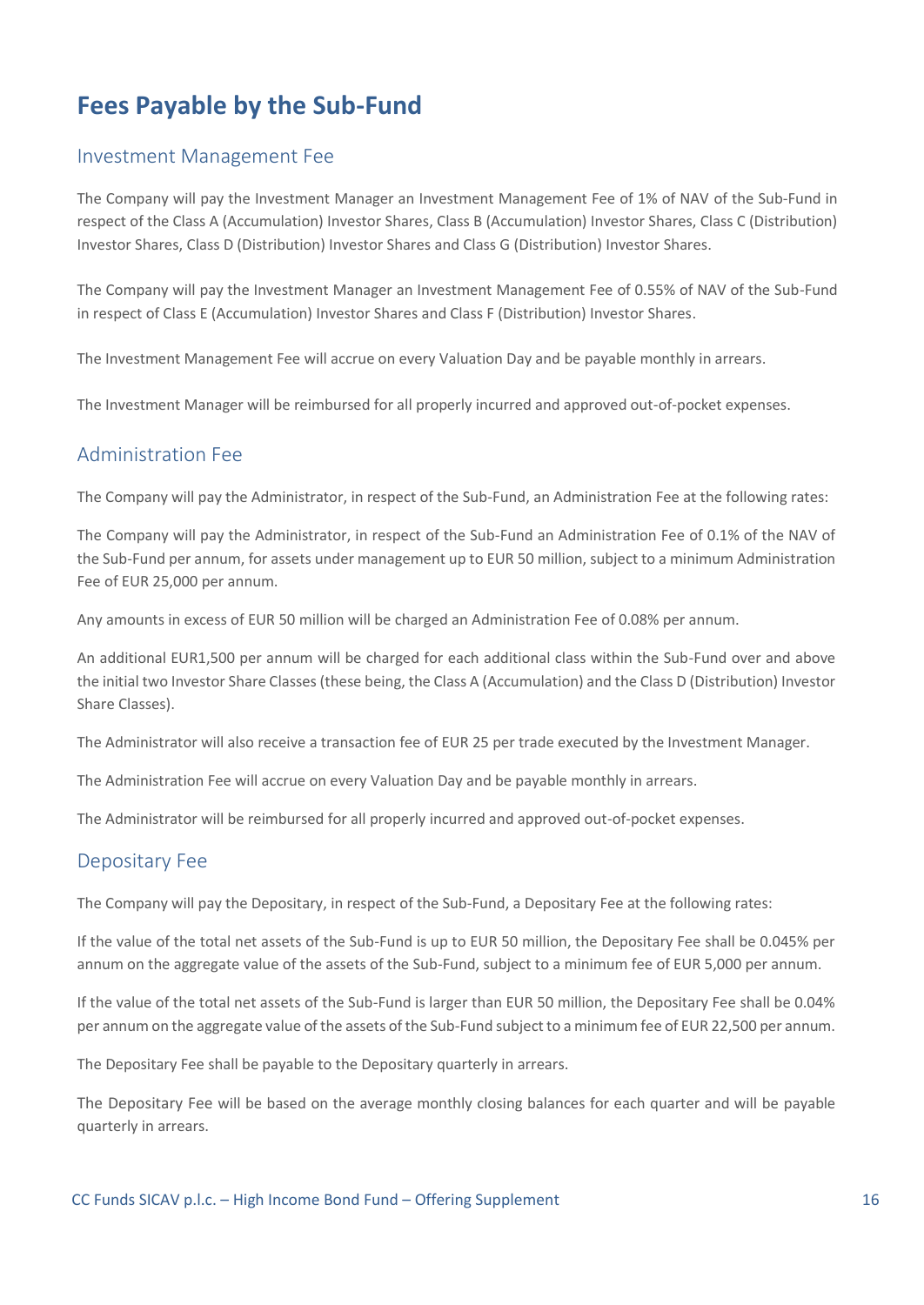The Depositary will be reimbursed for all reasonably incurred and properly documented out-of-pocket expenses (by way of receipts, invoices or otherwise) by the Depositary, whether directly or indirectly, in the performance of its functions or duties under the Depositary Agreement.

### Other Expenses

The Sub-Fund will also be subject to other fees including, its pro-rata share of the Directors and Company Secretary Fees and other operating expenses relating to the Company generally as set out in the Prospectus.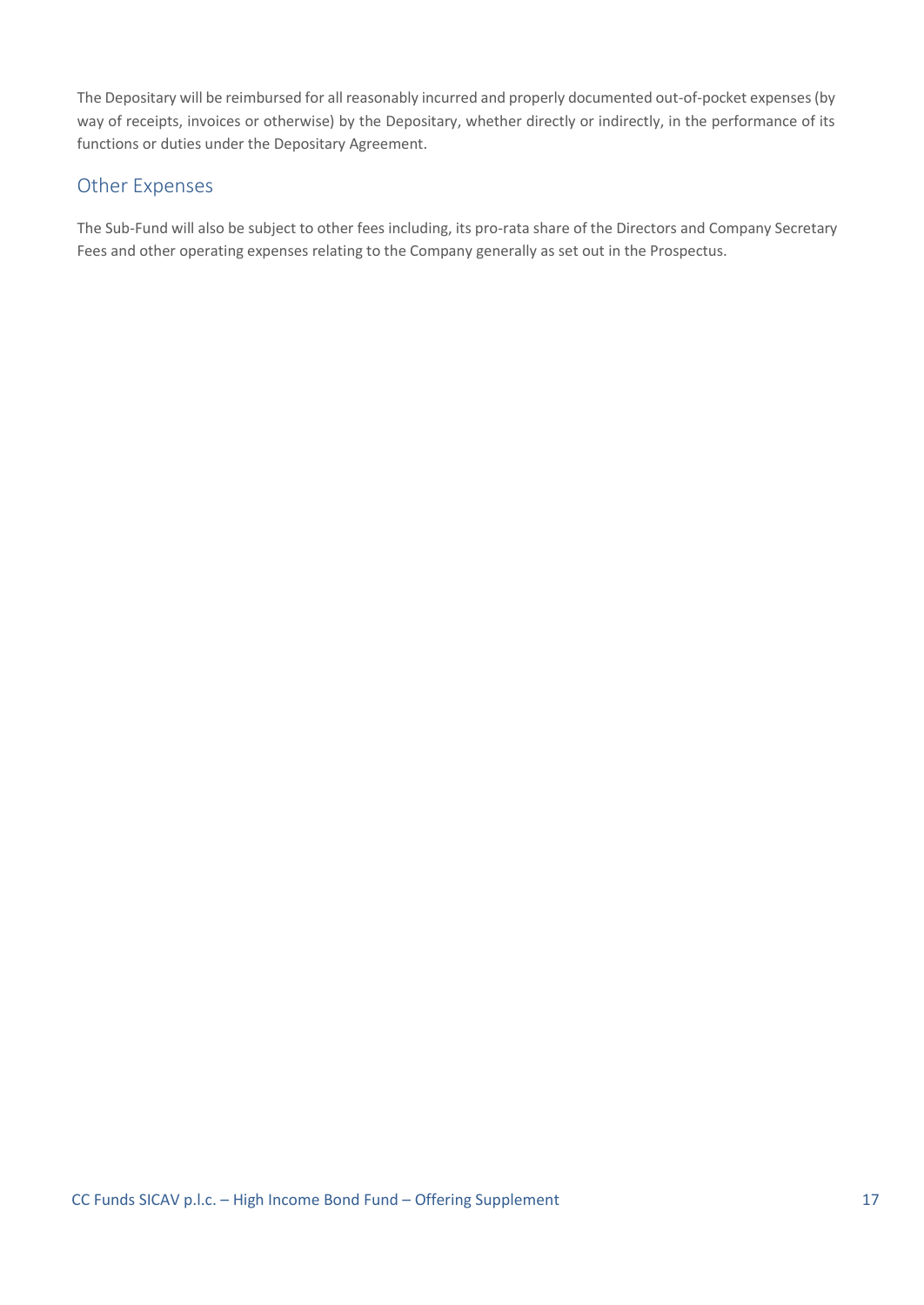## <span id="page-17-0"></span>**Risk Factors**

**IN EVALUATING THE POTENTIAL AND SUITABILITY OF AN INVESTMENT IN THE SUB-FUND, CAREFUL CONSIDERATION SHOULD BE GIVEN BY PROSPECTIVE INVESTORS TO THE RISK FACTORS SET OUT IN THE PROSPECTUS.** 

**IT IS RECOMMENDED THAT PROSPECTIVE INVESTORS CONSULT THEIR OWN ADVISORS ON LEGAL, TAX AND FINANCIAL ISSUES THAT ARE RELEVANT FOR THEIR SPECIFIC SITUATION, AS THE INFORMATION HEREIN SHOULD BE REGARDED AS GENERAL INFORMATION.**

**INVESTMENT IN THE SUB-FUND SHOULD BE REGARDED AS A LONG-TERM INVESTMENT. THERE CAN BE NO GUARANTEE THAT THE INVESTMENT OBJECTIVE OF THE SUB-FUND SET OUT HEREIN WILL BE ACHIEVED.**

**IN ADDITION TO THE RISK FACTORS MENTIONED IN THE PROSPECTUS, INVESTORS SHOULD ALSO BE AWARE OF THE SPECIFIC RISK FACTORS BELOW, WHICH ARISE FROM THE SUB-FUND'S INVESTMENT OBJECTIVE AND POLICIES AND WHICH APPLY TO INVESTMENT IN THIS SUB-FUND.**

### Higher Yield Debt Security Risks

The Sub-Fund may invest in lower rated, higher yielding debt securities, which are subject to greater market and credit risks than higher rated securities. Generally, lower rated securities pay higher yields than more highly rated securities to compensate investors for the higher risk. The lower ratings of such securities reflect the greater possibility that adverse changes in the general market conditions, financial condition of the issuer, or rising interest rates, may impair the ability of the issuer to make payments to holders of the securities. Accordingly, an investment in the Sub-Fund is accompanied by a higher degree of credit risk than is present with investments in higher rated, lower yielding securities.

### Credit Rating Risks

The Sub-Fund may invest in investment grade securities, in accordance with the Investment Policies in this Offering Supplement. Investors should note that investment grade securities the Sub-Fund may be invested in might be rated lower on the scale of the investment grade classification by rating agencies. Such debt securities are more susceptible than higher rated securities to the risk that adverse changes in the general market conditions, financial condition of the issuer, or rising interest rates, may lead to a downgrade by rating agencies which causes the debt security to be below investment grade on the rating scale. This may in turn lead to higher risks of losses on the initial investment and it may affect negatively the liquidity of the debt security and the ability to dispose of it.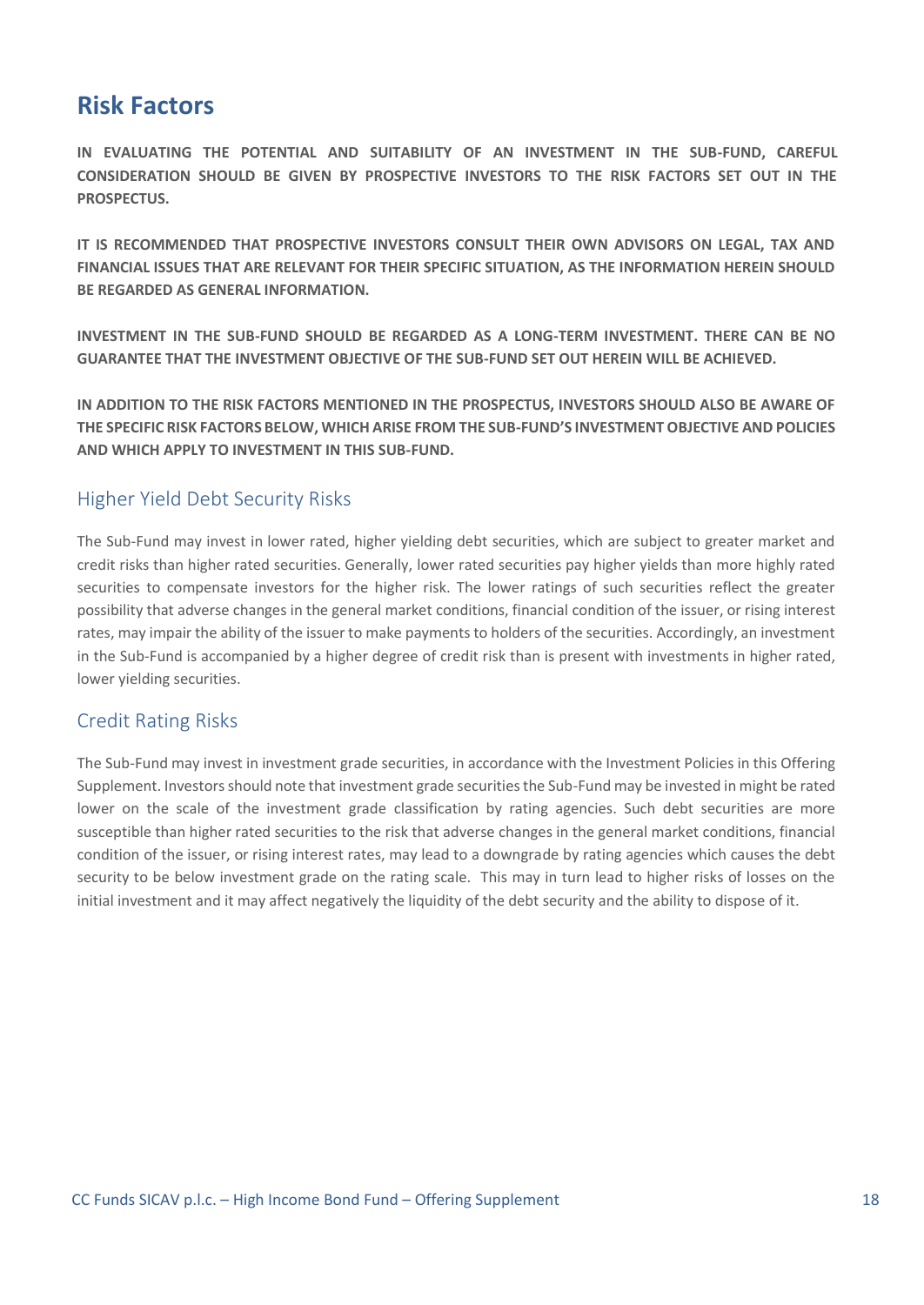## <span id="page-18-0"></span>**General Information**

## The Rights of Shareholders

The rights of Shareholders are stated in the Memorandum and Articles and in the Companies Act, and include (interalia) the right to receive notice of, and to attend and to vote at, general meetings of the Company.

The holders of the Founder Shares shall have the exclusive right to appoint one Director. Any changes to the name of the Company shall also be decided exclusively by the holders of the Founder Shares. Other than what is stated above, the holders of the Investor Shares shall have full voting rights in respect of matters requiring the approval of Shareholders. In this regard, the Investor Shares in the Sub-Fund carry the right to one (1) vote per share at general meetings of the Company.

The Investor Shares entitle Shareholders to participate in the movements, both positive and negative, in the value of the assets of the Sub-Fund as well as the receipt of dividends as set out hereunder.

## Share Capital and Accounts

All amounts received by the Company on the issue of Investor Shares, initially and subsequently, will be credited as share capital of the Company and will form part of the NAV of the Sub-Fund. Separate accounts are kept for the assets of the Sub-Fund.

## Fractional Shares

Fractional Shares will be issued up to four (4) decimal places.

### Shares in Other Sub-Funds of the Company

The Company is constituted as a multi-fund investment company with variable share capital. As of the date of this Offering Supplement, the Company is offering Investor Shares in other sub-funds. The Company may establish more sub-funds in the future.

Dividend Policy in respect of the Class C (Distribution) Investor Shares, Class D (Distribution) Investor Shares, Class F (Distribution) Investor Shares and Class G (Distribution) Investor Shares only

#### General

It is intended that the Company will distribute dividends in respect of the Class C (Distribution) Investor Shares, Class D (Distribution) Investor Shares, the Class F (Distribution) Investor Shares and the Class G (Distribution) Investor Shares in such amounts and with such frequency as may be determined by the Directors in accordance with the Prospectus. It is envisaged, but no guarantee is given, that most or all of the net income of the Sub-Fund will be declared on a six-monthly basis (each being an "**Interim Period**") ending as follows: 30th March and 30th September (each a "**Dividend Cut-Off Date**") and this in the form of interim dividends. At each annual general meeting, a final dividend may, if recommended by the Directors and approved by the Shareholders, also be paid.

Only those Shareholders listed on the Company's register of members at close of business on the last Business Day

CC Funds SICAV p.l.c. – High Income Bond Fund – Offering Supplement 19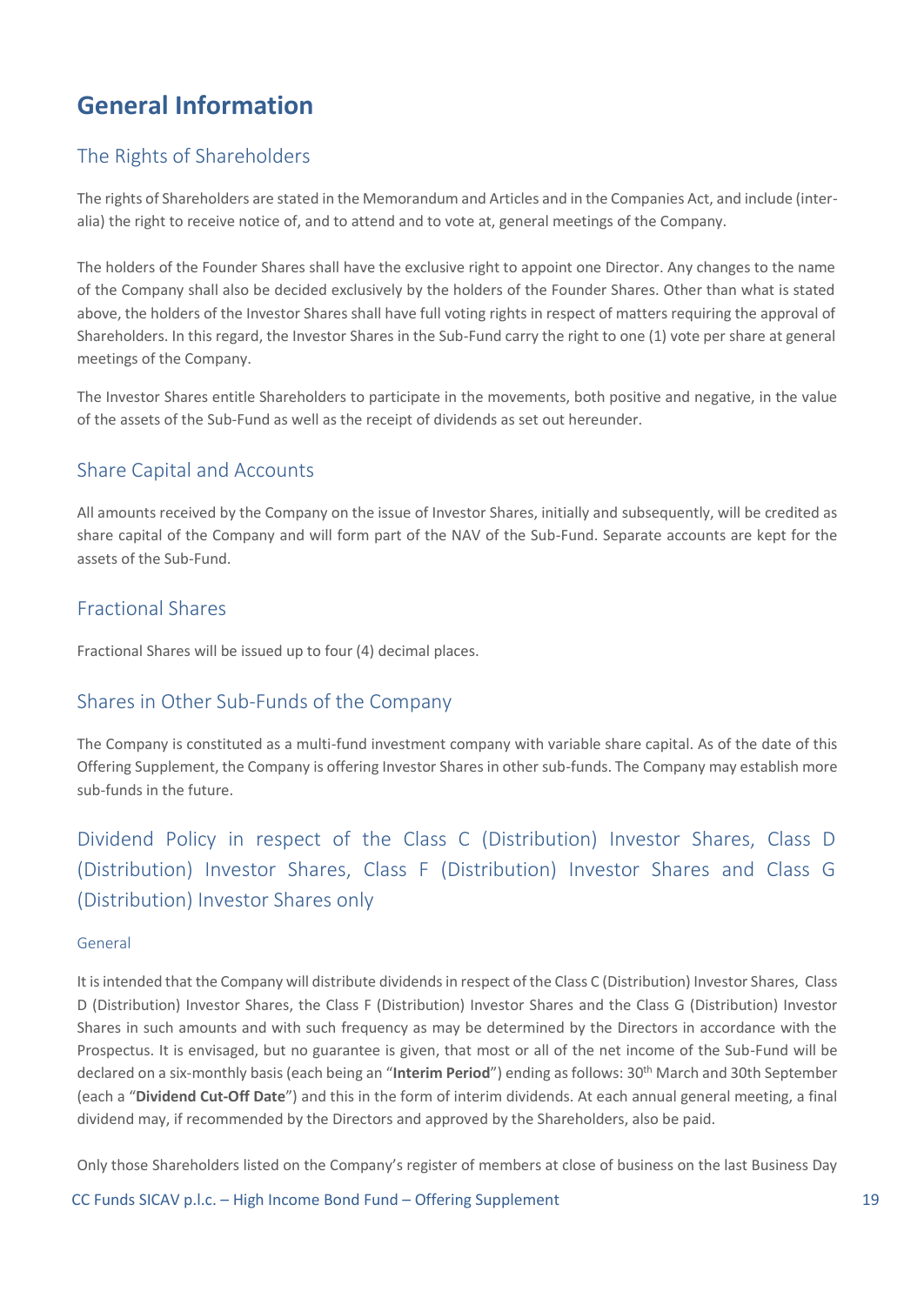immediately preceding the relevant Dividend Cut-Off Date shall be entitled to receive the respective dividend payments for the relevant Interim Period. Payments shall be effected in the Base Currency unless a different arrangement has been agreed to by the Depositary.

Payment of a dividend will be made in the name of the Shareholder or, in the case of joint holders in the name of the first-named joint holder. Payment to the first-named joint holder shall be as effective a discharge to the Company, the Investment Manager and the Depositary as if such first-named joint holder had been a sole holder. Without prejudice to the foregoing, joint holders may request that dividends be apportioned amongst the joint holders in which case, and if accepted by the Company, the holders shall bear all extra costs in that regard.

Payments of dividends can be made through either:

- a) the direct crediting of the Shareholder's bank account,
- b) the issuance of a cheque or warrant, or
- c) the re-investment in further Class C (Distribution) Investor Shares, Class D (Distribution) Investor Shares and/or in further Class F (Distribution) Investor Shares and/or in further Class G (Distribution) Investor Shares (as applicable),

as indicated by the subscriber in the Subscription Agreement. Notwithstanding the foregoing, the Directors reserve the right to stipulate a threshold below which dividend payments will be automatically re-invested.

The Sub-Fund will pay the Depositary a fee to cover the operation of distribution of dividends. Please refer to the Section entitled "**Fees Payable by the Sub-Fund**" above for further details.

Where the Shareholder has opted for direct crediting of dividends and the relative direct credit is rejected for any reason outside the Company's control, the Company shall: (a) re-invest the proceeds of the direct credit, less any bank charges if applicable, in further Class C (Distribution) Investor Shares, Class D (Distribution) Investor Shares and/or in further Class F (Distribution) Investor Shares and/or in further Class G (Distribution) Investor Shares (as applicable) and in the name of the Shareholder(s) on the next Subscription Day following the date that notice of the rejection was received; (b) be deemed to have been given notice from the Shareholder that any future dividends will be automatically re-invested, and the resulting Class C (Distribution) Investor Shares, Class D (Distribution) Investor Shares and/or Class F (Distribution) Investor Shares and/or Class G (Distribution) Investor Shares (as applicable) added to the Shareholder's holding in accordance with the Prospectus; and (c) send a statement to the Shareholder reflecting the re-investment of the aforesaid dividend proceeds. Nonetheless the Shareholder may, at any time inform the Company of alternative arrangements for the direct crediting of subsequent dividends.

Where a payment of a dividend is made by cheque or warrant, every such cheque or warrant which is so sent shall be a satisfaction of the monies payable and shall be a good discharge to the Company, the Investment Manager and the Depositary.

Shareholders may also elect to have their dividends (less any withholding tax deductible upon payment thereof) reinvested in further Class C (Distribution) Investor Shares, Class D (Distribution) Investor Shares and/or further Class F (Distribution) Investor Shares and/or further Class G (Distribution) Investor Shares (as applicable) in the Sub-Fund. Reinvestment of dividends shall be effected on the next Subscription Day following the day on which the relevant dividend will be payable to the Shareholder and shall be effected at the applicable Offering Price.

CC Funds SICAV p.l.c. – High Income Bond Fund – Offering Supplement 20 If a Shareholder wishes to alter his instructions regarding the payment or re-investment of dividends, he should provide the Company with written instructions at least seven (7) clear Business Days prior to the relevant Dividend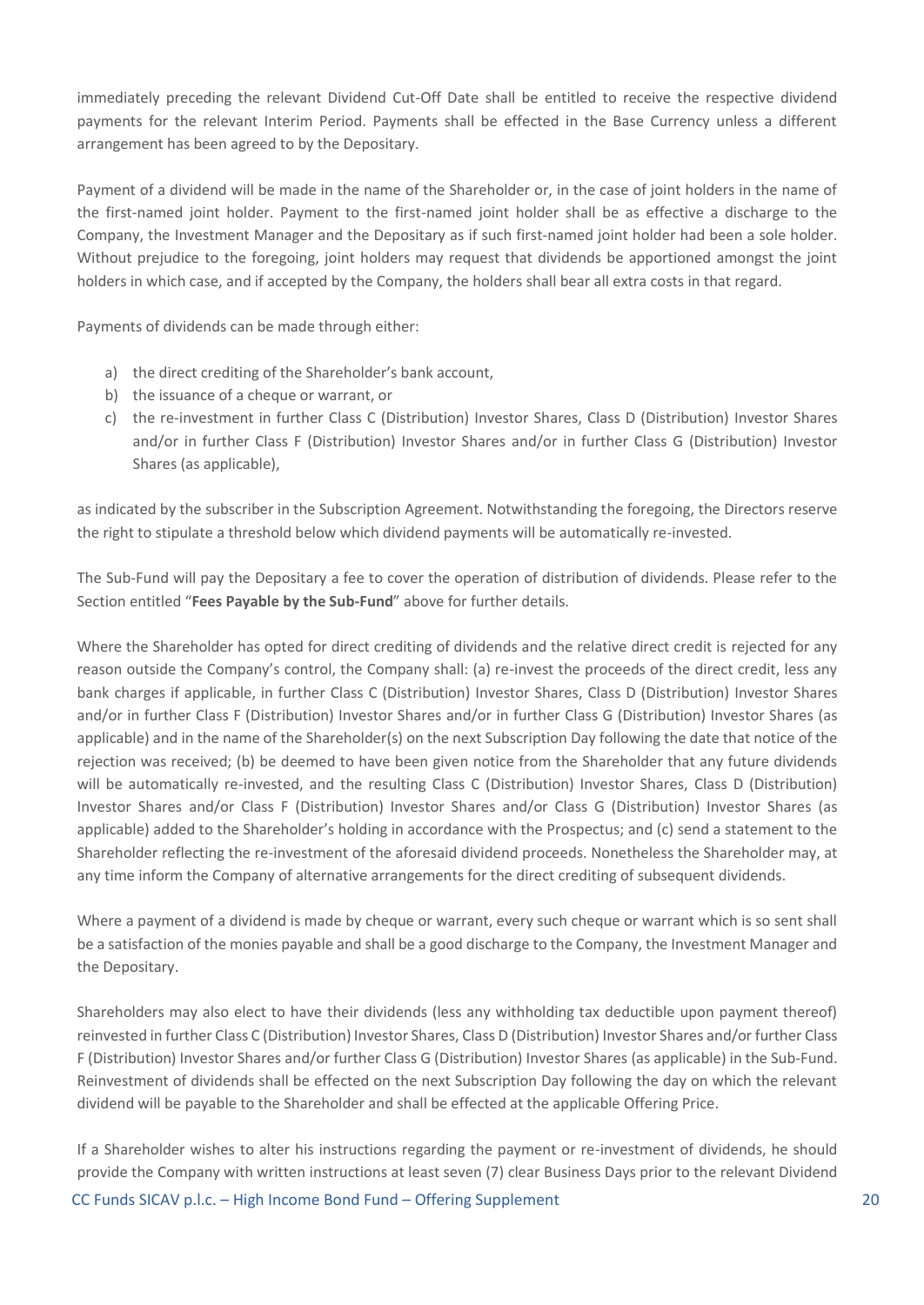Cut-Off Date. The Company, the Investment Manager and the Depositary shall not be responsible for any loss or delay in transmission and dividends or any amount payable to Shareholders shall not bear interest against the Company.

Any dividend payments which remain unclaimed after a period of twelve (12) years from the date of payment shall then be transferred to and become part of the Sub-Fund's assets and neither the payee, Shareholder nor their successor(s) in title shall have any right thereto other than as part of the NAV per Share.

Shareholders entitled to receive dividend payments will, on or after the payment date, be sent a Dividend Certificate which shall include details in respect of the income distributed including, if required by any applicable legislation, a statement of how much of the amount to which they are entitled represents any tax deducted in respect of that income.

All payments are subject to any pledge of the Class C (Distribution) Investor Shares, Class D (Distribution) Investor Shares and/or the Class F (Distribution) Investor Shares and/or the Class G (Distribution) Investor Shares (as applicable) duly constituted and notified to the Company as well as to any applicable fiscal laws and regulations your attention is drawn to the section in the Prospectus entitled "**Taxation**" and to the part hereof entitled "**Taxation**" hereunder.

All dividend payments shall be effected in accordance with the Licence Conditions or any other applicable MFSA requirements.

#### Allocation of Income

Pursuant to the Company's Memorandum and Articles, the income available for allocation in respect of the Class C (Distribution) Investor Shares, Class D (Distribution) Investor Shares, the Class F (Distribution) Investor Shares and the Class G (Distribution) Investor Shares shall be the sum recommended by the Directors which shall not be in excess of the income received or receivable by the Sub-Fund in respect of assets (whether in the form of dividends, interest or otherwise) during the relevant period less appropriate expenses in accordance with the Act and the Licence Conditions, nor in excess of the amount available for distribution in accordance with applicable laws and regulations.

In terms of the Licence Conditions, the amount available for allocation in respect of the Class C (Distribution) Investor Shares, Class D (Distribution) Investor Shares, the Class F (Distribution) Investor Shares and the Class G (Distribution) Investor Shares is to be calculated by taking the aggregate of the income property received or receivable by the Sub-Fund in respect of the Interim Period or Accounting Period and:

- a) including therein any income equalisation amount received by the Depositary on the relevant class of Investor Shares created during the relevant period, including any resulting from the final valuation;
- b) adding the Investment Manager's, or the Company's, best estimate of any relief from tax on expenses properly payable out of income of the Sub-Fund in respect of the relevant period;
- c) deducting the aggregate of all the Investment Manager's, the Depositary's and the Administrator's remuneration in respect of the Sub-Fund properly paid or payable in respect of the relevant period;
- d) deducting the aggregate of the payments out of income property paid or payable in respect of the relevant period;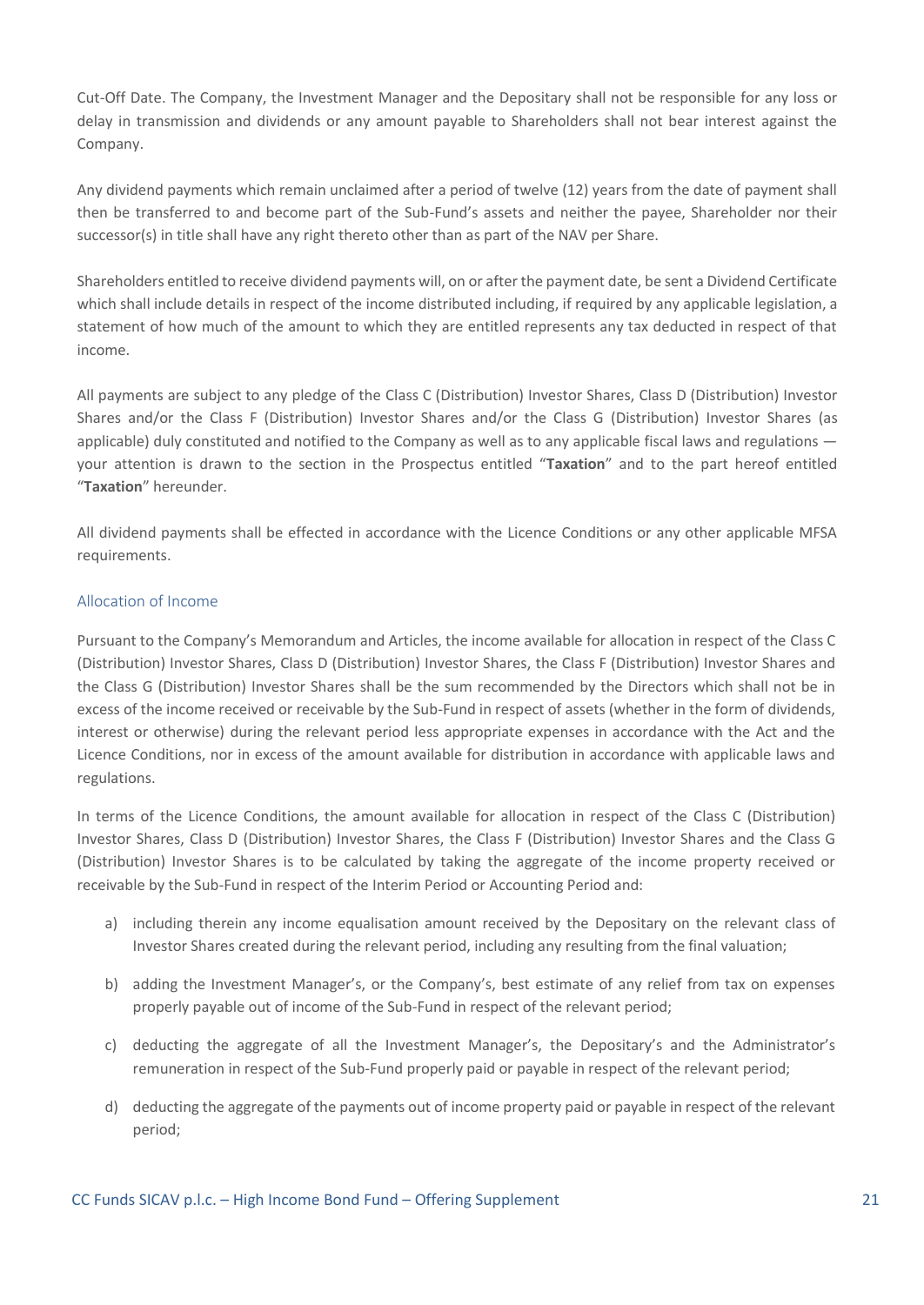- e) deducting such provision for taxation as the Investment Manager, or the Company, after consulting the Auditors considers appropriate;
- f) deducting the aggregate of those parts of the Redemption Proceeds of the relevant class of Investor Shares redeemed during the relevant period (including any redeemed by relation to the final valuation) as were attributable to the addition of income property to the calculation of the Redemption Price including any income equalisation amount paid by the Depositary on redemption;
- g) deducting (or disregarding) and carrying forward of any potential income, if the Depositary and the Investment Manager, or the Company, agree that, because adequate information is normally not available about how that income accrues, it ought generally not to be accounted for on an accrued basis;
- h) deducting (or disregarding) and carrying forward of any potential income, if the Depositary and the Investment Manager, or the Company, agree that that income is not likely to be received by the Depositary until twelve (12) months after the income allocation date, provided the Auditors are satisfied that the Depositary has made and intends to continue to make all proper efforts to obtain its receipt; and
- i) adjusting for the re-allocation of the expenses from the "income account" to the "capital account". The Depositary, in consultation with the Investment Manager, or the Company, shall exercise reasonableness in effecting these re-allocations.

At the end of each relevant accounting period, the Depositary shall transfer the positive balance, if any, in the *"income account"* to an account to be known as the *"distribution account"*. If however, the average payment to Shareholders of the Sub-Fund by way of income during the relevant accounting period would amount to less than fifteen Euro (€15) or their equivalent, the Depositary may, acting on the advice of the Investment Manager or the Company, (a) carry the balance in *"income account"* forward to the next relevant accounting period (and to regard it as received at the start of that period), or (b) credit the income to the *"capital account"* in which case it will be represented in the NAV per Share.

The Directors may decide to distribute all or part of the balance in the *"distribution account"* and shall either directly or through the Investment Manager instruct the Depositary accordingly. In that case the Depositary shall carry the remaining balance in the *"distribution account"* forward to the next relevant accounting period.

On or before the relevant income allocation date, the Depositary shall allocate the available income to the Shareholders rateably in accordance with the number of Class C (Distribution) Investor Shares, Class D (Distribution) Investor Shares and/or the number of Class F (Distribution) Investor Shares and/or the number of Class G (Distribution) Investor Shares (as applicable) held by them on the Dividend Cut-Off Date.

#### Income Allocation Dates

Any income which stands to be allocated to the income account in respect of an Interim Period shall be so allocated by not later than two (2) months after the end of each Interim Period as specified in this Prospectus for the purposes of dividend distributions, and in respect of the Accounting Period, the allocation shall be made by not later than two (2) months after the end of the Accounting period.

#### Equalisation Account

The Offering Price of any Class C (Distribution) Investor Shares, Class D (Distribution) Investor Shares, of any Class F (Distribution) Investor Shares and of any Class G (Distribution) Investor Shares generally contains an element representing the accrued income earned by those Class C (Distribution) Investor Shares, Class D (Distribution) Investor Shares and/or those Class F (Distribution) Investor Shares and/or those Class G (Distribution) Investor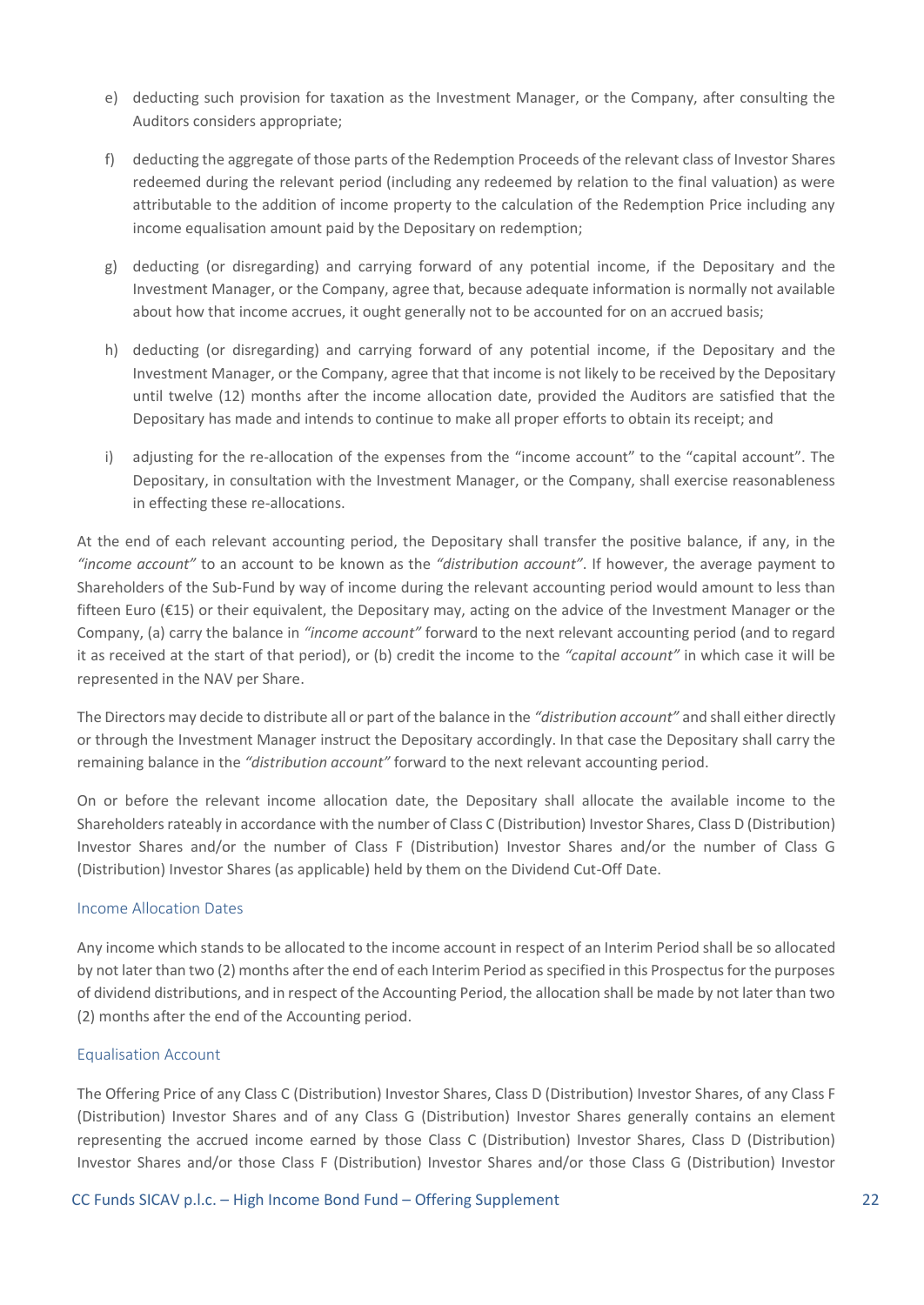Shares (as applicable) since the start of the relevant Interim Period. This means that investors buying Class C (Distribution) Investor Shares, Class D (Distribution) Investor Shares and/or Class F (Distribution) Investor Shares and/or Class G (Distribution) Investor Shares (as applicable) buy a percentage of net income, and the corresponding portion of the Offering Price (the equalisation payment) will be notionally credited by the Company to an equalisation account for the Sub-Fund.

The equalisation account will be maintained in order to ensure that equal amounts are distributed in respect of each Class C (Distribution) Investor Shares, Class D (Distribution) Investor Share, each Class F (Distribution) Investor Share and each Class G (Distribution) Investor Share notwithstanding different dates of issue.

When an equalisation payment has been effected, any subsequent dividends in relation to the relevant Class D (Distribution) Investor Shares. the relevant Class F (Distribution) Investor Shares and the relevant Class G (Distribution) Investor Shares shall include an amount corresponding to the aforesaid equalisation payments and paid out of the equalisation account. However, the said amount shall not be included as part of the dividend in the event that the Directors exercise their discretion (as described hereunder) not to consider equalisation when determining distributions.

The Redemption Price of any Class C (Distribution) Investor Shares, Class D (Distribution) Investor Shares, any Class F (Distribution) Investor Shares and any Class G (Distribution) Investor Shares will also include an equalisation payment in respect of the net income of the Sub-Fund since the start of the relevant Interim Period up to the date of redemption, and upon the redemption of any Class C (Distribution) Investor Shares, Class D (Distribution) Investor Shares and/or any Class F (Distribution) Investor Shares and/or any Class G (Distribution) Investor Shares (as applicable) based on that Redemption Price, a sum equal to that part of the Redemption Price of a Class C (Distribution) Investor Shares, Class D (Distribution) Investor Share and/or a Class F (Distribution) Investor Share and/or a Class G (Distribution) Investor Share (as applicable) which reflects net income (if any) accrued up to its date of redemption will be deemed to be an equalisation charge and debited to the equalisation account.

In the absence of significant fluctuations between: the redemption and issue of Class C (Distribution) Investor Shares, Class D (Distribution) Investor Shares and/or the redemption and issue of Class F (Distribution) Investor Shares and/or the redemption and issue of Class G (Distribution) Investor Shares (as applicable), the Directors may choose not to consider equalisation when determining distributions to Shareholders or to pay to such Shareholders any excess of equalisation credits over debits. Any fluctuations between redemption and issue of shares that could have an effect of one per cent (1%) or more on the NAV per Share shall be considered significant.

### Sub-Fund Expenses

The fees and expenses incurred in connection with the establishment of the Sub-Fund, the application for licensing of the Sub-Fund, the preparation and publication of the Offering Supplement and all legal costs and out of pocket expenses in relation thereto shall be borne by the Company.

### Taxation

The Sub-Fund qualifies as a non-prescribed fund in terms of the Income Tax Act (Cap. 123, Laws of Malta) in view of the fact the value of the Sub-Fund's assets situated in Malta amount to less than eighty five per cent (85%) of its total assets. The Company has made a declaration to such effect in respect of the Sub-Fund and it is the Company's intention to maintain such a classification.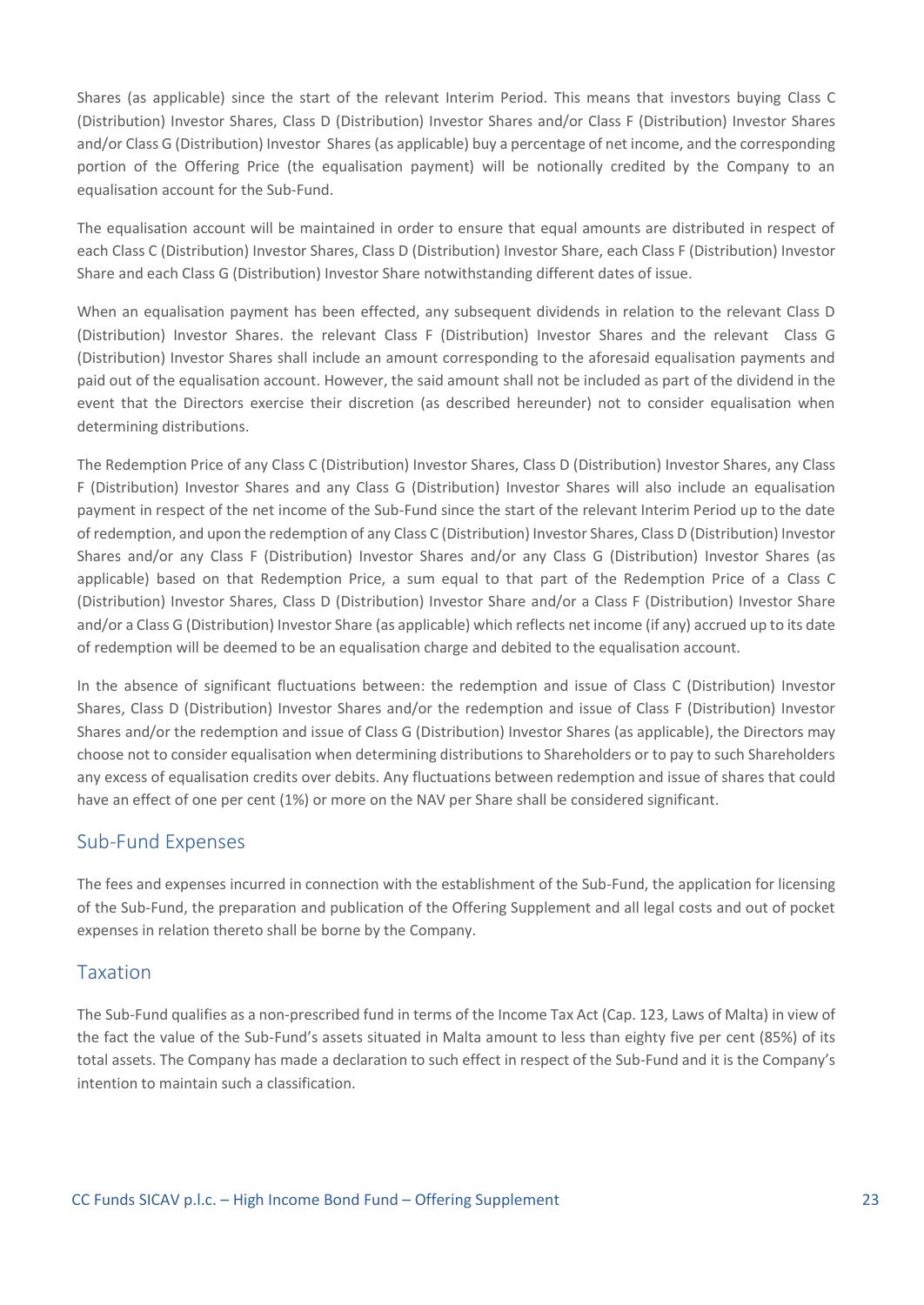#### Taxation of the Sub-Fund

As a non-prescribed Fund, the Sub-Fund is exempt from Maltese income tax on any income and capital gains. Capital gains, dividends, interest and any other income from foreign securities held by the Sub-Fund may, however, be subject to tax imposed by the country of origin concerned and such taxes will not be recoverable by the Sub-Fund or by its Shareholders.

Fees chargeable to the Sub-Fund may also be subject to Value Added Tax ("**VAT**") in accordance with applicable law. If any VAT is charged, this will not be recoverable by the Sub-Fund.

#### Taxation of Shareholders

Capital gains realised by Shareholders who are not resident in Malta are not subject to tax in Malta. Capital gains realised by Malta resident Shareholders on a redemption, transfer to third parties or exchange of Investor Shares are treated as follows:

- (a) Malta resident Shareholders may opt to be subject to a fifteen per cent (15%) final withholding tax which shall be deducted at source by the Sub-Fund on any capital gains realised by Shareholders. Alternatively, Shareholders may opt to receive any capital gains without deduction of tax in which case they would be bound to declare such capital gains in their income tax return and would be subject to tax at their personal rate.
- (b) In case of transfers to third parties, the transferor is obliged to declare any capital gains in his income tax return and pay tax at his personal rate. Any capital gains on an eventual redemption will be calculated without reference to any intermediate transfer.
- (c) Capital gains arising from the exchange of shares from one sub-fund of the Company into another are only taxable when the new shares are eventually disposed of and, at that stage, any gains or losses arising from exchanges of shares will be taken into account in the computation of any taxable capital gains upon disposal.

The tax treatment of dividends distributed by the Sub-Fund, whether these are reinvested or otherwise, depends on the income tax status of the particular Investor and on the Sub-Fund's income tax accounts out of which the dividends are distributed as set out hereunder:

- (a) The distribution of profits from dividends received by the Sub-Fund out of the Maltese Taxed Account or the Foreign Income Account of other Maltese companies do not attract any further tax in the hands of Investors.
- (b) The distribution of other profits (including foreign sourced profits) to Malta resident Shareholders (other than companies), or to non-resident Shareholders (including non-resident companies) who are owned and controlled by, directly or indirectly, or who act on behalf of, persons who are ordinarily resident and domiciled in Malta, are subject to a fifteen per cent (15%) withholding tax. Shareholders are not required to declare such dividends in their income tax returns. However, they are entitled, depending on their personal circumstances, to declare such dividends in their income tax return and claim a credit of the fifteen per cent (15%) tax withheld.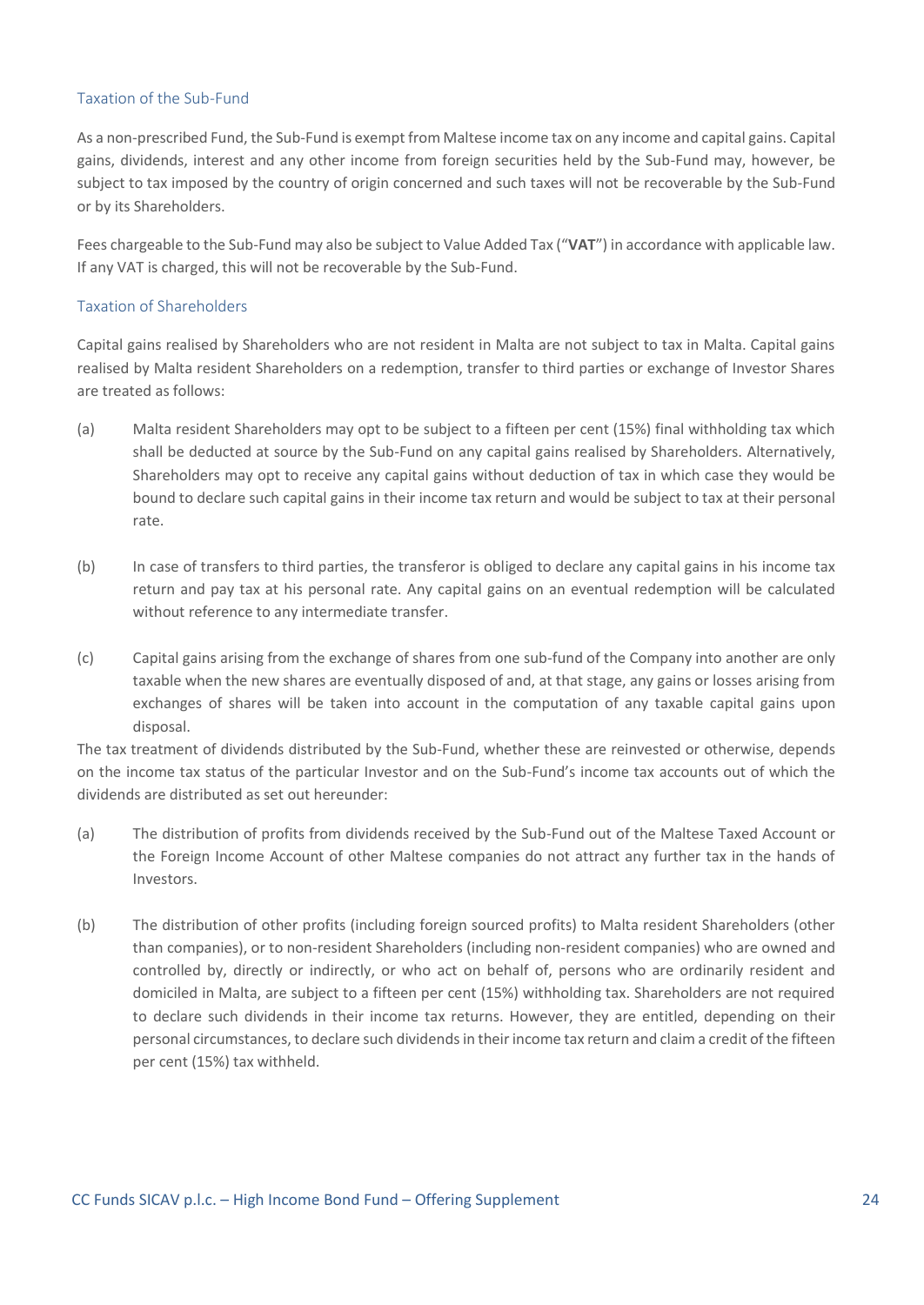## Documents Available for Inspection

Copies of the following documents shall be available for inspection at the registered office of the Company or at the offices of the Administrator (see Directory at last page hereof) during normal business hours:

- the Memorandum & Articles, and Certificate of Incorporation of the Company
- the latest Prospectus, and Offering Supplements for all Sub-Funds
- the Key Investor Information Documents
- the Depository Agreement in respect of the Sub-Fund
- the Administration Agreement
- the Investment Management Agreement
- the ISA
- the latest Annual and Half Yearly report of the Company (if available).

### Dealings by Directors

The Directors are precluded from dealing in Shares at any time when, by reason of their office, they are in possession of price sensitive information that could have a bearing on their approach the Shares in the Sub-Fund.